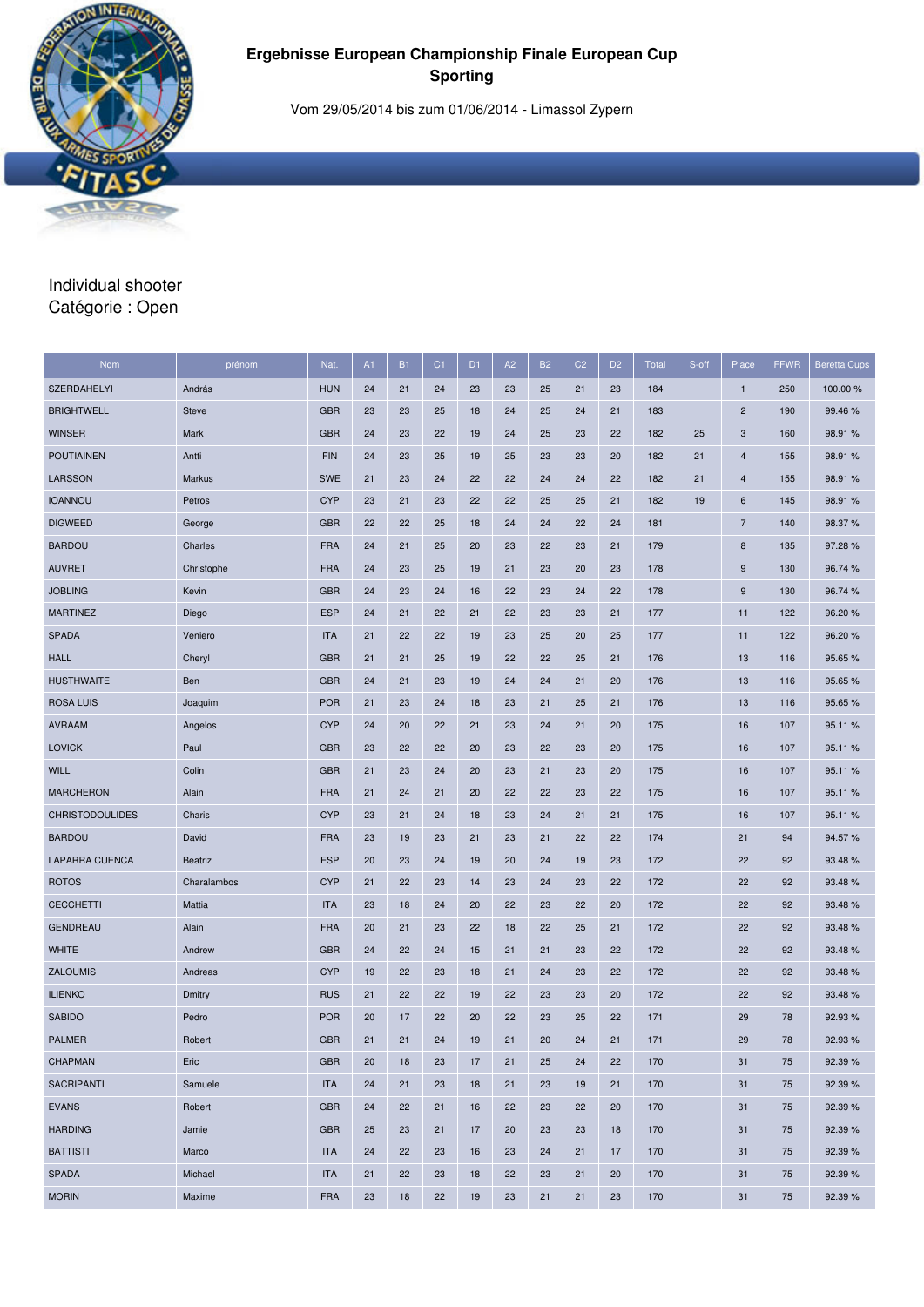| <b>JERI</b>            | Tamás          | <b>HUN</b> | 19 | 22 | 23 | 18 | 22 | 21 | 23 | 22 | 170 | 31 | 75 | 92.39 % |
|------------------------|----------------|------------|----|----|----|----|----|----|----|----|-----|----|----|---------|
| <b>MANVELL</b>         | Tony           | <b>GBR</b> | 23 | 21 | 23 | 18 | 18 | 24 | 20 | 22 | 169 | 39 | 67 | 91.85%  |
| <b>LOYEN</b>           | Jean Francois  | <b>FRA</b> | 20 | 23 | 22 | 19 | 21 | 23 | 22 | 19 | 169 | 39 | 67 | 91.85%  |
| <b>WILLIAMS</b>        | Stephen        | <b>GBR</b> | 22 | 22 | 23 | 21 | 21 | 21 | 21 | 18 | 169 | 39 | 67 | 91.85%  |
| <b>BORE</b>            | Anders         | <b>SWE</b> | 21 | 20 | 23 | 18 | 23 | 19 | 23 | 22 | 169 | 39 | 67 | 91.85%  |
| <b>MARSHALL</b>        | Mark           | <b>GBR</b> | 22 | 21 | 24 | 14 | 22 | 23 | 22 | 21 | 169 | 39 | 67 | 91.85%  |
| <b>ERIKSSON</b>        | Jens           | <b>SWE</b> | 21 | 22 | 21 | 18 | 20 | 23 | 23 | 21 | 169 | 39 | 67 | 91.85%  |
| <b>SAM</b>             | Green          | <b>GBR</b> | 21 | 23 | 21 | 17 | 18 | 22 | 23 | 24 | 169 | 39 | 67 | 91.85%  |
| <b>HEGYES</b>          | Zoltán         | <b>HUN</b> | 22 | 19 | 23 | 16 | 23 | 23 | 21 | 22 | 169 | 39 | 67 | 91.85%  |
| <b>HART</b>            | Nigel          | <b>GBR</b> | 21 | 20 | 22 | 20 | 23 | 23 | 21 | 19 | 169 | 39 | 67 | 91.85%  |
| <b>DEAN</b>            | Anthony        | <b>GBR</b> | 23 | 22 | 23 | 18 | 19 | 22 | 23 | 19 | 169 | 39 | 67 | 91.85%  |
| <b>RIDDINGTON</b>      | Luke           | <b>GBR</b> | 21 | 20 | 24 | 18 | 20 | 23 | 21 | 22 | 169 | 39 | 67 | 91.85%  |
| <b>LOVICK</b>          | Jack           | <b>GBR</b> | 23 | 22 | 22 | 19 | 19 | 23 | 21 | 20 | 169 | 39 | 67 | 91.85%  |
| <b>FORSBERG</b>        | Jim            | <b>SWE</b> | 20 | 23 | 20 | 19 | 19 | 21 | 24 | 22 | 168 | 51 | 55 | 91.30 % |
| <b>CONSTANTINOU</b>    | Costas         | <b>CYP</b> | 22 | 20 | 20 | 16 | 22 | 22 | 21 | 25 | 168 | 51 | 55 | 91.30 % |
| MALMSTR?M              | Fredrik        | <b>SWE</b> | 21 | 21 | 22 | 17 | 22 | 23 | 24 | 18 | 168 | 51 | 55 | 91.30 % |
| <b>NEOCLEOUS</b>       | Ioannis        | <b>CYP</b> | 22 | 21 | 19 | 19 | 21 | 23 | 23 | 20 | 168 | 51 | 55 | 91.30 % |
| <b>TAPPER</b>          | Roope          | <b>FIN</b> | 20 | 20 | 21 | 21 | 21 | 22 | 22 | 21 | 168 | 51 | 55 | 91.30 % |
| <b>POOL</b>            | John           | <b>GBR</b> | 21 | 22 | 21 | 16 | 22 | 24 | 23 | 19 | 168 | 51 | 55 | 91.30 % |
| <b>WATSON</b>          | Edward         | <b>GBR</b> | 21 | 23 | 19 | 17 | 23 | 24 | 20 | 20 | 167 | 57 | 49 | 90.76%  |
| <b>HAVART</b>          | <b>Bastien</b> | <b>FRA</b> | 19 | 19 | 23 | 17 | 22 | 21 | 23 | 23 | 167 | 57 | 49 | 90.76%  |
| <b>BESLITY</b>         | Ákos           | <b>HUN</b> | 22 | 19 | 19 | 21 | 20 | 23 | 21 | 22 | 167 | 57 | 49 | 90.76%  |
| <b>RAMBAUT</b>         | Charly         | <b>FRA</b> | 24 | 19 | 21 | 19 | 23 | 23 | 19 | 18 | 166 | 60 | 46 | 90.22 % |
| KOSTANTINOU            | <b>Ntinos</b>  | <b>CYP</b> | 19 | 18 | 24 | 19 | 20 | 22 | 21 | 23 | 166 | 60 | 46 | 90.22%  |
| <b>PATSALOS</b>        | Savvas         | <b>CYP</b> | 21 | 20 | 19 | 18 | 22 | 24 | 23 | 19 | 166 | 60 | 46 | 90.22%  |
| <b>PERVUKHIN</b>       | Nikolay        | <b>RUS</b> | 21 | 23 | 21 | 17 | 23 | 22 | 21 | 18 | 166 | 60 | 46 | 90.22 % |
| <b>TOROPTSEV</b>       | Vadim          | <b>RUS</b> | 20 | 20 | 21 | 19 | 22 | 22 | 19 | 23 | 166 | 60 | 46 | 90.22%  |
| <b>USOV</b>            | Vladimir       | <b>RUS</b> | 18 | 24 | 22 | 18 | 24 | 23 | 19 | 18 | 166 | 60 | 46 | 90.22 % |
| <b>WEBSTER</b>         | Mark           | <b>GBR</b> | 19 | 21 | 23 | 19 | 21 | 23 | 20 | 20 | 166 | 60 | 46 | 90.22 % |
| <b>TORRES MENDIETA</b> | Antonia        | <b>ESP</b> | 17 | 22 | 22 | 19 | 21 | 22 | 23 | 19 | 165 | 67 | 39 | 89.67%  |
| <b>CHIAPARINI</b>      | Fabio          | <b>ITA</b> | 21 | 22 | 25 | 18 | 20 | 21 | 18 | 20 | 165 | 67 | 39 | 89.67%  |
| <b>SMITH</b>           | Christopher    | <b>GBR</b> | 22 | 20 | 22 | 18 | 21 | 23 | 20 | 19 | 165 | 67 | 39 | 89.67%  |
| <b>RIST</b>            | Ken            | <b>GBR</b> | 20 | 20 | 20 | 19 | 21 | 24 | 23 | 18 | 165 | 67 | 39 | 89.67%  |
| <b>SHIALIS</b>         | Neophytos      | <b>CYP</b> | 23 | 20 | 21 | 17 | 18 | 24 | 23 | 19 | 165 | 67 | 39 | 89.67%  |
| <b>SANTOS SILVA</b>    | Paulo          | <b>POR</b> | 20 | 22 | 15 | 18 | 23 | 22 | 22 | 23 | 165 | 67 | 39 | 89.67%  |
| <b>ELIA</b>            | Elias          | <b>CYP</b> | 20 | 20 | 22 | 19 | 19 | 24 | 20 | 21 | 165 | 67 | 39 | 89.67%  |
| <b>POINTER</b>         | David          | <b>GBR</b> | 23 | 22 | 21 | 15 | 18 | 23 | 21 | 22 | 165 | 67 | 39 | 89.67%  |
| <b>RODOSTHENOUS</b>    | Rodosthenis    | <b>CYP</b> | 23 | 19 | 21 | 16 | 20 | 23 | 24 | 19 | 165 | 67 | 39 | 89.67%  |
| <b>CUMMING</b>         | Stewart        | <b>GBR</b> | 20 | 21 | 21 | 20 | 21 | 20 | 22 | 20 | 165 | 67 | 39 | 89.67%  |
| <b>POURIKKOS</b>       | Panayiotis     | <b>CYP</b> | 20 | 19 | 23 | 18 | 18 | 24 | 20 | 22 | 164 | 77 | 30 | 89.13%  |
| <b>RUNNIS</b>          | Girts          | LAT        | 22 | 19 | 21 | 17 | 20 | 23 | 20 | 22 | 164 | 77 | 30 | 89.13%  |
| <b>HOWE</b>            | Paddy          | <b>GBR</b> | 23 | 19 | 23 | 16 | 20 | 21 | 21 | 21 | 164 | 77 | 30 | 89.13%  |
| <b>NIKOLAEV</b>        | Maxim          | <b>RUS</b> | 22 | 20 | 18 | 15 | 22 | 24 | 23 | 20 | 164 | 77 | 30 | 89.13%  |
| <b>GERASIMOV</b>       | Alexey         | <b>RUS</b> | 20 | 22 | 19 | 19 | 20 | 22 | 21 | 21 | 164 | 77 | 30 | 89.13%  |
| <b>HEDGECOCK</b>       | Taylor         | <b>GBR</b> | 21 | 21 | 24 | 19 | 18 | 20 | 21 | 20 | 164 | 77 | 30 | 89.13%  |
| ALEXANDROVA            | Inna           | <b>RUS</b> | 20 | 21 | 21 | 19 | 20 | 22 | 22 | 19 | 164 | 77 | 30 | 89.13%  |
| <b>MOORE</b>           | Jake           | <b>GBR</b> | 23 | 20 | 20 | 14 | 22 | 22 | 24 | 19 | 164 | 77 | 30 | 89.13%  |
| OMIROU                 | Marinos        | <b>CYP</b> | 19 | 22 | 23 | 16 | 22 | 22 | 23 | 17 | 164 | 77 | 30 | 89.13%  |
| LEBEDEV                | Alexander      | <b>RUS</b> | 23 | 21 | 21 | 20 | 18 | 20 | 23 | 18 | 164 | 77 | 30 | 89.13%  |
| <b>LUBIANIY</b>        | Aleksandr      | <b>RUS</b> | 21 | 19 | 22 | 16 | 20 | 23 | 23 | 19 | 163 | 87 | 30 | 88.59%  |
| <b>LALLEMENT</b>       | Denis          | <b>FRA</b> | 21 | 22 | 21 | 14 | 22 | 22 | 22 | 19 | 163 | 87 | 30 | 88.59%  |
| <b>KENDALL</b>         | Jonathan       | <b>GBR</b> | 21 | 21 | 19 | 21 | 17 | 19 | 22 | 23 | 163 | 87 | 30 | 88.59%  |
|                        |                |            |    |    |    |    |    |    |    |    |     |    |    |         |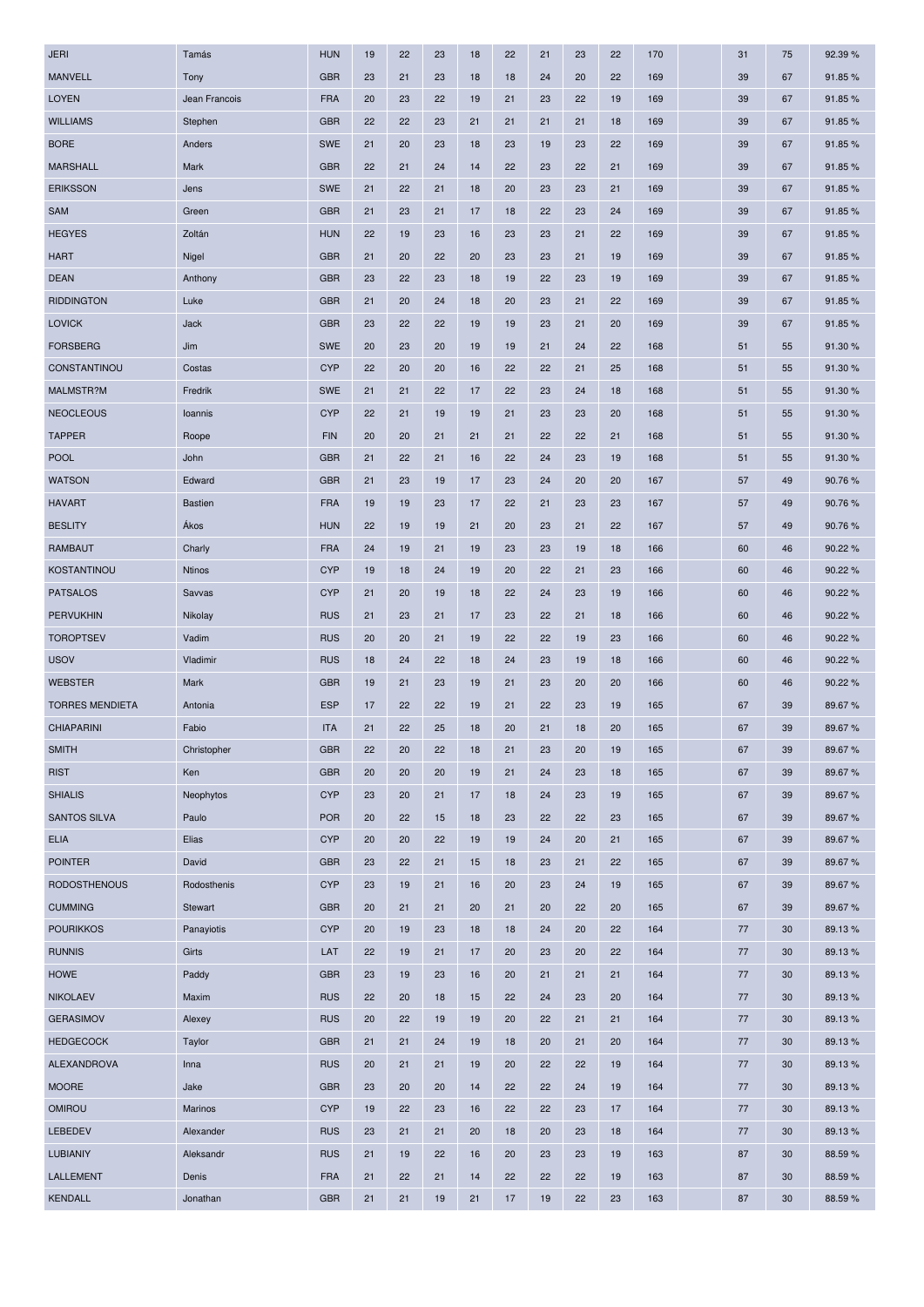| <b>NIKOLAEV</b>       | Sergey           | <b>RUS</b> | 22 | 20 | 20 | 18 | 22 | 20 | 21 | 20 | 163 | 87    | 30 | 88.59%  |
|-----------------------|------------------|------------|----|----|----|----|----|----|----|----|-----|-------|----|---------|
| <b>STYLIANOU</b>      | <b>Stelios</b>   | <b>CYP</b> | 22 | 18 | 23 | 15 | 17 | 24 | 19 | 24 | 162 | 91    | 30 | 88.04 % |
| <b>PANTELIDES</b>     | Pantelis         | <b>CYP</b> | 21 | 20 | 22 | 16 | 20 | 19 | 21 | 23 | 162 | 91    | 30 | 88.04 % |
| ARISTOPHANOUS         | Constantinos     | <b>CYP</b> | 22 | 22 | 21 | 18 | 21 | 18 | 21 | 19 | 162 | 91    | 30 | 88.04 % |
| <b>SESTINI</b>        | Carlo            | <b>ITA</b> | 17 | 20 | 22 | 16 | 20 | 24 | 23 | 20 | 162 | 91    | 30 | 88.04 % |
| <b>BIDWELL</b>        | John             | <b>GBR</b> | 20 | 20 | 21 | 17 | 20 | 24 | 19 | 20 | 161 | 95    | 30 | 87.50 % |
| <b>KONDRATOV</b>      | Vladislav        | <b>RUS</b> | 23 | 20 | 21 | 16 | 22 | 21 | 20 | 18 | 161 | 95    | 30 | 87.50 % |
| <b>MILYAKOV</b>       | Maxim            | <b>RUS</b> | 20 | 21 | 21 | 15 | 19 | 23 | 24 | 18 | 161 | 95    | 30 | 87.50 % |
| <b>GAVRILOV</b>       | Andrey           | <b>RUS</b> | 24 | 20 | 19 | 18 | 18 | 21 | 22 | 19 | 161 | 95    | 30 | 87.50 % |
| <b>CONSTANTINOU</b>   | George           | <b>CYP</b> | 20 | 18 | 17 | 17 | 22 | 22 | 23 | 22 | 161 | 95    | 30 | 87.50 % |
| <b>BARANOV</b>        | Alexey           | <b>RUS</b> | 23 | 19 | 22 | 17 | 21 | 22 | 21 | 16 | 161 | 95    | 30 | 87.50 % |
| <b>MOUSSION</b>       | Joël             | <b>FRA</b> | 18 | 19 | 20 | 15 | 20 | 23 | 23 | 22 | 160 | 101   | 30 | 86.96%  |
| <b>TRAKKOUDES</b>     | Panicos          | <b>CYP</b> | 21 | 22 | 22 | 16 | 20 | 21 | 19 | 19 | 160 | 101   | 30 | 86.96 % |
| <b>REYNA</b>          | Alain            | <b>SUI</b> | 21 | 19 | 21 | 18 | 21 | 22 | 19 | 19 | 160 | $101$ | 30 | 86.96 % |
| <b>MARUZZO</b>        | Martina          | <b>ITA</b> | 19 | 17 | 21 | 18 | 20 | 25 | 21 | 18 | 159 | 104   | 30 | 86.41%  |
| <b>OLSEN</b>          | Roar             | <b>NOR</b> | 16 | 16 | 19 | 20 | 23 | 21 | 23 | 21 | 159 | 104   | 30 | 86.41 % |
| <b>PAKALNISKIS</b>    | Jonas            | LTU        | 20 | 18 | 22 | 15 | 22 | 23 | 18 | 21 | 159 | 104   | 30 | 86.41 % |
| SAMERKHANOV           | Rushan           | <b>RUS</b> | 19 | 18 | 20 | 15 | 21 | 22 | 21 | 23 | 159 | 104   | 30 | 86.41 % |
| <b>MILAN</b>          | Jean-Pierre      | <b>FRA</b> | 20 | 21 | 21 | 15 | 20 | 22 | 21 | 19 | 159 | 104   | 30 | 86.41 % |
| <b>ECONOMOU</b>       | Charalambos      | <b>CYP</b> | 20 | 21 | 20 | 16 | 20 | 19 | 21 | 22 | 159 | 104   | 30 | 86.41 % |
| KYRIAKOU              | Charalampos      | <b>CYP</b> | 23 | 18 | 21 | 15 | 20 | 21 | 22 | 19 | 159 | 104   | 30 | 86.41 % |
| <b>HERMANSSON</b>     | Jonathan         | <b>SWE</b> | 19 | 22 | 21 | 15 | 23 | 22 | 20 | 17 | 159 | 104   | 30 | 86.41 % |
| <b>FARKAS</b>         | Endre            | <b>HUN</b> | 22 | 19 | 21 | 20 | 20 | 19 | 20 | 18 | 159 | 104   | 30 | 86.41 % |
| <b>BERGKVIST</b>      | Rebecka          | <b>SWE</b> | 21 | 23 | 20 | 17 | 17 | 20 | 19 | 22 | 159 | 104   | 30 | 86.41 % |
| <b>ANDERSSON</b>      | Martin           | <b>SWE</b> | 22 | 19 | 18 | 15 | 21 | 24 | 20 | 20 | 159 | 104   | 30 | 86.41 % |
| <b>BONEA</b>          | Horatiu          | <b>ROU</b> | 20 | 22 | 23 | 15 | 17 | 23 | 21 | 18 | 159 | 104   | 30 | 86.41 % |
| <b>ARISTIDES</b>      | George           | <b>CYP</b> | 18 | 22 | 18 | 16 | 19 | 22 | 23 | 20 | 158 | 116   | 30 | 85.87 % |
| <b>MARENKOV</b>       | Fjodor           | <b>RUS</b> | 20 | 19 | 24 | 15 | 18 | 22 | 23 | 17 | 158 | 116   | 30 | 85.87%  |
| <b>FLAMMINI</b>       | Carla            | <b>ITA</b> | 21 | 19 | 18 | 18 | 22 | 21 | 19 | 20 | 158 | 116   | 30 | 85.87 % |
| <b>SAMUELSSON</b>     | Stefan           | <b>SWE</b> | 19 | 19 | 23 | 19 | 18 | 22 | 18 | 20 | 158 | 116   | 30 | 85.87 % |
| <b>ANTONIOU</b>       | Antonis          | <b>CYP</b> | 22 | 21 | 22 | 12 | 21 | 19 | 22 | 19 | 158 | 116   | 30 | 85.87 % |
| <b>CERNOSEK</b>       | Milan            | CZE        | 16 | 22 | 22 | 16 | 20 | 22 | 22 | 18 | 158 | 116   | 30 | 85.87%  |
| <b>CRISTODOULIDES</b> | Christodoulos    | <b>CYP</b> | 20 | 22 | 22 | 19 | 20 | 18 | 19 | 18 | 158 | 116   | 30 | 85.87 % |
| VALIAKHMETOV          | Andrei           | <b>RUS</b> | 22 | 21 | 24 | 13 | 22 | 22 | 16 | 18 | 158 | 116   | 30 | 85.87%  |
| <b>GALPERIN</b>       | Leonid           | <b>RUS</b> | 22 | 21 | 20 | 16 | 20 | 19 | 19 | 21 | 158 | 116   | 30 | 85.87 % |
| PREAUT                | Jean Philippe    | <b>FRA</b> | 23 | 20 | 22 | 14 | 18 | 20 | 23 | 18 | 158 | 116   | 30 | 85.87 % |
| <b>STAVRINOU</b>      | Georgios         | <b>CYP</b> | 18 | 18 | 22 | 17 | 22 | 24 | 19 | 18 | 158 | 116   | 30 | 85.87%  |
| <b>TZIAPOURAS</b>     | Michalis         | <b>CYP</b> | 17 | 23 | 22 | 13 | 18 | 21 | 23 | 20 | 157 | 127   | 30 | 85.33 % |
| SALAMATIN             | Vladislav        | <b>RUS</b> | 19 | 17 | 21 | 19 | 20 | 21 | 19 | 21 | 157 | 127   | 30 | 85.33 % |
| <b>KARAOLIS</b>       | <b>Miltiadis</b> | <b>CYP</b> | 20 | 20 | 19 | 20 | 19 | 19 | 20 | 20 | 157 | 127   | 30 | 85.33 % |
| <b>ARTHURS</b>        | Robert           | <b>GBR</b> | 19 | 21 | 21 | 15 | 20 | 22 | 21 | 18 | 157 | 127   | 30 | 85.33 % |
|                       |                  |            |    |    |    |    |    |    |    |    |     |       |    |         |
| COUTANT               | Robin            | <b>FRA</b> | 22 | 20 | 20 | 13 | 22 | 22 | 22 | 16 | 157 | 127   | 30 | 85.33 % |
| <b>ARMSTRONG</b>      | Andy             | <b>GBR</b> | 20 | 18 | 21 | 18 | 21 | 20 | 17 | 22 | 157 | 127   | 30 | 85.33 % |
| <b>GUSTAVSSON</b>     | Per              | <b>SWE</b> | 19 | 18 | 22 | 14 | 19 | 20 | 21 | 24 | 157 | 127   | 30 | 85.33 % |
| <b>MANSHOVEN</b>      | Eric             | <b>BEL</b> | 20 | 18 | 20 | 17 | 23 | 20 | 22 | 17 | 157 | 127   | 30 | 85.33 % |
| <b>STEEN</b>          | Tom Erik         | <b>NOR</b> | 23 | 22 | 21 | 13 | 21 | 19 | 21 | 17 | 157 | 127   | 30 | 85.33 % |
| <b>LELIKOV</b>        | Konstantin       | <b>RUS</b> | 19 | 21 | 22 | 14 | 20 | 19 | 21 | 21 | 157 | 127   | 30 | 85.33 % |
| <b>STANTON</b>        | Trevor           | <b>GBR</b> | 21 | 18 | 19 | 21 | 20 | 20 | 19 | 18 | 156 | 137   | 30 | 84.78%  |
| <b>STAVROU</b>        | <b>Stavros</b>   | <b>CYP</b> | 18 | 22 | 18 | 18 | 19 | 18 | 22 | 21 | 156 | 137   | 30 | 84.78%  |
| <b>PRICE</b>          | John             | <b>GBR</b> | 20 | 17 | 20 | 22 | 19 | 19 | 24 | 15 | 156 | 137   | 30 | 84.78%  |
| <b>MENGA</b>          | Andrea           | <b>ITA</b> | 20 | 20 | 20 | 16 | 17 | 22 | 21 | 19 | 155 | 140   | 30 | 84.24 % |
| LE GOFF               | Yann             | <b>FRA</b> | 19 | 19 | 22 | 18 | 16 | 21 | 21 | 19 | 155 | 140   | 30 | 84.24 % |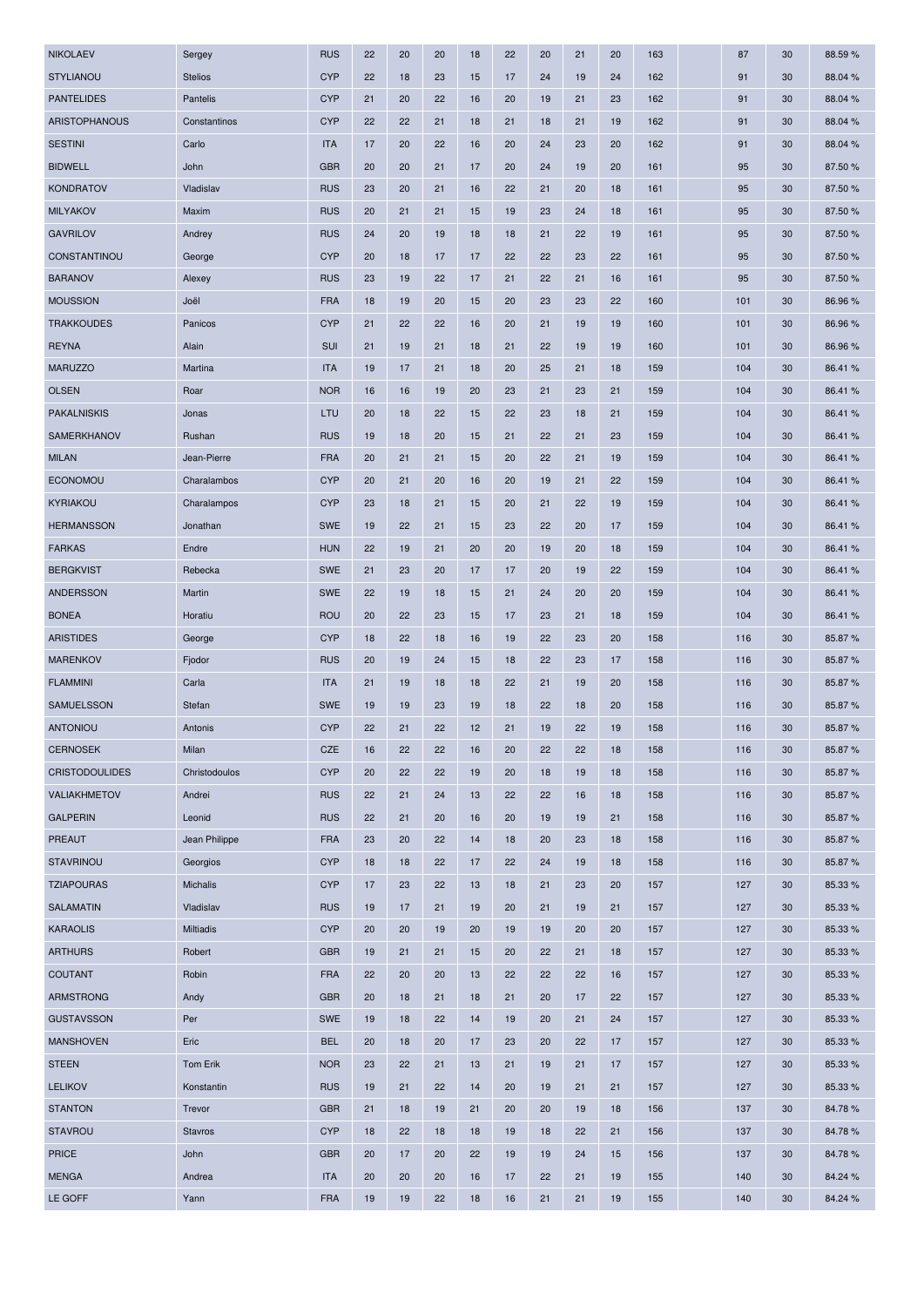| WIKSTR?M            | Peter        | <b>SWE</b> | 18 | 19 | 23 | 18 | 19 | 16 | 22 | 20 | 155 | 140 | 30 | 84.24 % |
|---------------------|--------------|------------|----|----|----|----|----|----|----|----|-----|-----|----|---------|
| <b>ATAROV</b>       | Andrey       | <b>RUS</b> | 19 | 16 | 20 | 19 | 20 | 20 | 23 | 18 | 155 | 140 | 30 | 84.24 % |
| <b>GIBELLINI</b>    | Enzo         | <b>ITA</b> | 17 | 19 | 23 | 17 | 20 | 19 | 19 | 21 | 155 | 140 | 30 | 84.24 % |
| <b>MODESTOU</b>     | Panayiotis   | <b>CYP</b> | 19 | 23 | 19 | 18 | 21 | 20 | 16 | 19 | 155 | 140 | 30 | 84.24 % |
| <b>NOSKOV</b>       | Oleg         | <b>RUS</b> | 21 | 19 | 22 | 16 | 18 | 19 | 20 | 20 | 155 | 140 | 30 | 84.24 % |
| <b>AMMANNATI</b>    | Stefano      | <b>ITA</b> | 22 | 20 | 23 | 17 | 15 | 20 | 19 | 19 | 155 | 140 | 30 | 84.24 % |
| <b>GOODING</b>      | David        | <b>GBR</b> | 19 | 22 | 21 | 15 | 21 | 21 | 19 | 16 | 154 | 148 | 30 | 83.70%  |
| <b>TAYLOR</b>       | lan          | <b>GBR</b> | 20 | 20 | 21 | 18 | 20 | 19 | 20 | 16 | 154 | 148 | 30 | 83.70%  |
| <b>GEORGIADES</b>   | Andreas      | <b>CYP</b> | 18 | 21 | 22 | 16 | 19 | 20 | 21 | 17 | 154 | 148 | 30 | 83.70 % |
| <b>KONSHIN</b>      | Valeriy      | <b>RUS</b> | 21 | 20 | 20 | 17 | 21 | 17 | 21 | 17 | 154 | 148 | 30 | 83.70%  |
| <b>BRUSSOLO</b>     | Simone       | <b>ITA</b> | 20 | 20 | 21 | 13 | 17 | 24 | 21 | 18 | 154 | 148 | 30 | 83.70%  |
| <b>BONE</b>         | Matthew      | <b>GBR</b> | 18 | 17 | 22 | 20 | 19 | 19 | 19 | 20 | 154 | 148 | 30 | 83.70%  |
| <b>GALECKA</b>      | Iveta        | LAT        | 17 | 20 | 15 | 18 | 19 | 24 | 22 | 19 | 154 | 148 | 30 | 83.70%  |
| <b>WHITE</b>        | Sarah        | <b>GBR</b> | 16 | 21 | 22 | 17 | 20 | 20 | 19 | 19 | 154 | 148 | 30 | 83.70%  |
| <b>HALLWOOD</b>     | lan          | <b>GBR</b> | 21 | 18 | 21 | 15 | 25 | 18 | 18 | 18 | 154 | 148 | 30 | 83.70%  |
| <b>MAGYAR</b>       | Csaba        | <b>HUN</b> | 22 | 17 | 21 | 13 | 19 | 22 | 21 | 18 | 153 | 157 | 30 | 83.15 % |
| <b>CLOITRE</b>      | Remi         | <b>FRA</b> | 19 | 18 | 19 | 16 | 20 | 22 | 22 | 17 | 153 | 157 | 30 | 83.15%  |
| <b>BLOXHAM</b>      | Carl         | <b>GBR</b> | 21 | 18 | 20 | 20 | 16 | 20 | 21 | 17 | 153 | 157 | 30 | 83.15%  |
| <b>VALKO</b>        | Petros       | <b>GRE</b> | 20 | 19 | 20 | 15 | 19 | 19 | 20 | 21 | 153 | 157 | 30 | 83.15%  |
| <b>IONAS FLORIN</b> | Urcan        | <b>ROU</b> | 22 | 21 | 18 | 15 | 18 | 22 | 19 | 18 | 153 | 157 | 30 | 83.15%  |
| <b>JAY</b>          | Neville      | <b>GBR</b> | 21 | 20 | 20 | 15 | 17 | 21 | 22 | 17 | 153 | 157 | 30 | 83.15%  |
| <b>SMITH</b>        | Peter        | <b>GBR</b> | 19 | 19 | 20 | 19 | 16 | 20 | 23 | 17 | 153 | 157 | 30 | 83.15%  |
| <b>SOKOLOV</b>      | Alexei       | <b>RUS</b> | 17 | 17 | 23 | 15 | 18 | 23 | 19 | 21 | 153 | 157 | 30 | 83.15 % |
| <b>SULTANOV</b>     | <b>Boris</b> | <b>RUS</b> | 20 | 19 | 17 | 18 | 18 | 22 | 22 | 17 | 153 | 157 | 30 | 83.15%  |
| <b>TROSHIN</b>      | Aleksandr    | <b>RUS</b> | 21 | 22 | 17 | 19 | 20 | 21 | 18 | 15 | 153 | 157 | 30 | 83.15%  |
| <b>SAMPSON</b>      | Demetris     | <b>CYP</b> | 20 | 18 | 22 | 14 | 20 | 19 | 21 | 19 | 153 | 157 | 30 | 83.15%  |
| <b>CRESSEY</b>      | Jon          | <b>GBR</b> | 17 | 18 | 20 | 17 | 18 | 18 | 24 | 20 | 152 | 168 | 30 | 82.61%  |
| <b>EASTON</b>       | Pet          | <b>GBR</b> | 20 | 19 | 19 | 15 | 20 | 19 | 24 | 16 | 152 | 168 | 30 | 82.61 % |
| <b>MESKHIYA</b>     | Tengiz       | <b>RUS</b> | 20 | 23 | 21 | 16 | 18 | 19 | 16 | 19 | 152 | 168 | 30 | 82.61 % |
| <b>SUTTON</b>       | Ben          | <b>GBR</b> | 20 | 21 | 18 | 15 | 17 | 21 | 18 | 22 | 152 | 168 | 30 | 82.61%  |
| <b>SPENCE</b>       | Andy         | <b>GBR</b> | 22 | 20 | 20 | 11 | 18 | 22 | 20 | 19 | 152 | 168 | 30 | 82.61%  |
| <b>MICHAEL</b>      | Fanourios    | <b>CYP</b> | 21 | 19 | 20 | 11 | 19 | 19 | 23 | 20 | 152 | 168 | 30 | 82.61%  |
| AAKRE               | Morten       | <b>NOR</b> | 22 | 20 | 21 | 14 | 20 | 20 | 19 | 16 | 152 | 168 | 30 | 82.61%  |
| COSTANTINOU         | Constantinos | <b>CYP</b> | 19 | 18 | 18 | 17 | 19 | 22 | 24 | 15 | 152 | 168 | 30 | 82.61 % |
| <b>TRAUSSNIGG</b>   | Hermann      | <b>AUT</b> | 16 | 23 | 18 | 16 | 20 | 20 | 20 | 19 | 152 | 168 | 30 | 82.61%  |
| ZAMBONI             | Giovanni     | <b>ITA</b> | 20 | 18 | 20 | 14 | 16 | 19 | 23 | 22 | 152 | 168 | 30 | 82.61%  |
| <b>SAARI</b>        | Teemu        | <b>FIN</b> | 20 | 19 | 21 | 11 | 21 | 22 | 19 | 18 | 151 | 178 | 30 | 82.07%  |
| <b>KRONHOLM</b>     | Kent         | SWE        | 19 | 20 | 22 | 15 | 16 | 20 | 21 | 18 | 151 | 178 | 30 | 82.07%  |
| <b>ISTOMINOV</b>    | Sergii       | <b>UKR</b> | 20 | 20 | 20 | 16 | 18 | 21 | 19 | 17 | 151 | 178 | 30 | 82.07%  |
| <b>BARENTSEV</b>    | Dmitry       | <b>RUS</b> | 19 | 17 | 19 | 16 | 21 | 22 | 21 | 16 | 151 | 178 | 30 | 82.07%  |
| <b>WOODLEY</b>      | Steven       | <b>GBR</b> | 17 | 20 | 22 | 16 | 16 | 20 | 21 | 19 | 151 | 178 | 30 | 82.07%  |
| <b>ALKKU</b>        | Riku         | <b>FIN</b> | 22 | 19 | 22 | 16 | 16 | 19 | 20 | 17 | 151 | 178 | 30 | 82.07%  |
| <b>DANILOV</b>      | Ilya         | <b>RUS</b> | 18 | 23 | 23 | 14 | 14 | 20 | 21 | 18 | 151 | 178 | 30 | 82.07%  |
| <b>LECHAT</b>       | Marc         | <b>BEL</b> | 18 | 20 | 19 | 15 | 18 | 22 | 21 | 18 | 151 | 178 | 30 | 82.07%  |
| <b>ROVETTA</b>      | Ottorino     | <b>ITA</b> | 17 | 20 | 17 | 17 | 19 | 20 | 22 | 19 | 151 | 178 | 30 | 82.07%  |
| <b>MOSS</b>         | <b>Nick</b>  | <b>GBR</b> | 21 | 19 | 19 | 15 | 20 | 22 | 18 | 17 | 151 | 178 | 30 | 82.07%  |
| <b>CSOKE JUN</b>    | Zoltán       | <b>HUN</b> | 18 | 16 | 22 | 16 | 19 | 20 | 21 | 19 | 151 | 178 | 30 | 82.07%  |
| <b>KYTHREOTIS</b>   | Marios       | <b>CYP</b> | 20 | 18 | 20 | 13 | 21 | 21 | 18 | 19 | 150 | 189 | 30 | 81.52%  |
| <b>BEDINGFIELD</b>  | Neil         | <b>GBR</b> | 20 | 17 | 19 | 18 | 20 | 20 | 19 | 17 | 150 | 189 | 30 | 81.52%  |
| <b>KETTEL</b>       | Mark         | <b>GBR</b> | 19 | 20 | 20 | 14 | 20 | 19 | 21 | 17 | 150 | 189 | 30 | 81.52 % |
| <b>REDMAN</b>       | Gregory      | <b>GBR</b> | 20 | 20 | 21 | 12 | 15 | 19 | 20 | 23 | 150 | 189 | 30 | 81.52%  |
| <b>PRICE</b>        | Andrew       | <b>GBR</b> | 20 | 19 | 20 | 14 | 21 | 17 | 20 | 19 | 150 | 189 | 30 | 81.52%  |
|                     |              |            |    |    |    |    |    |    |    |    |     |     |    |         |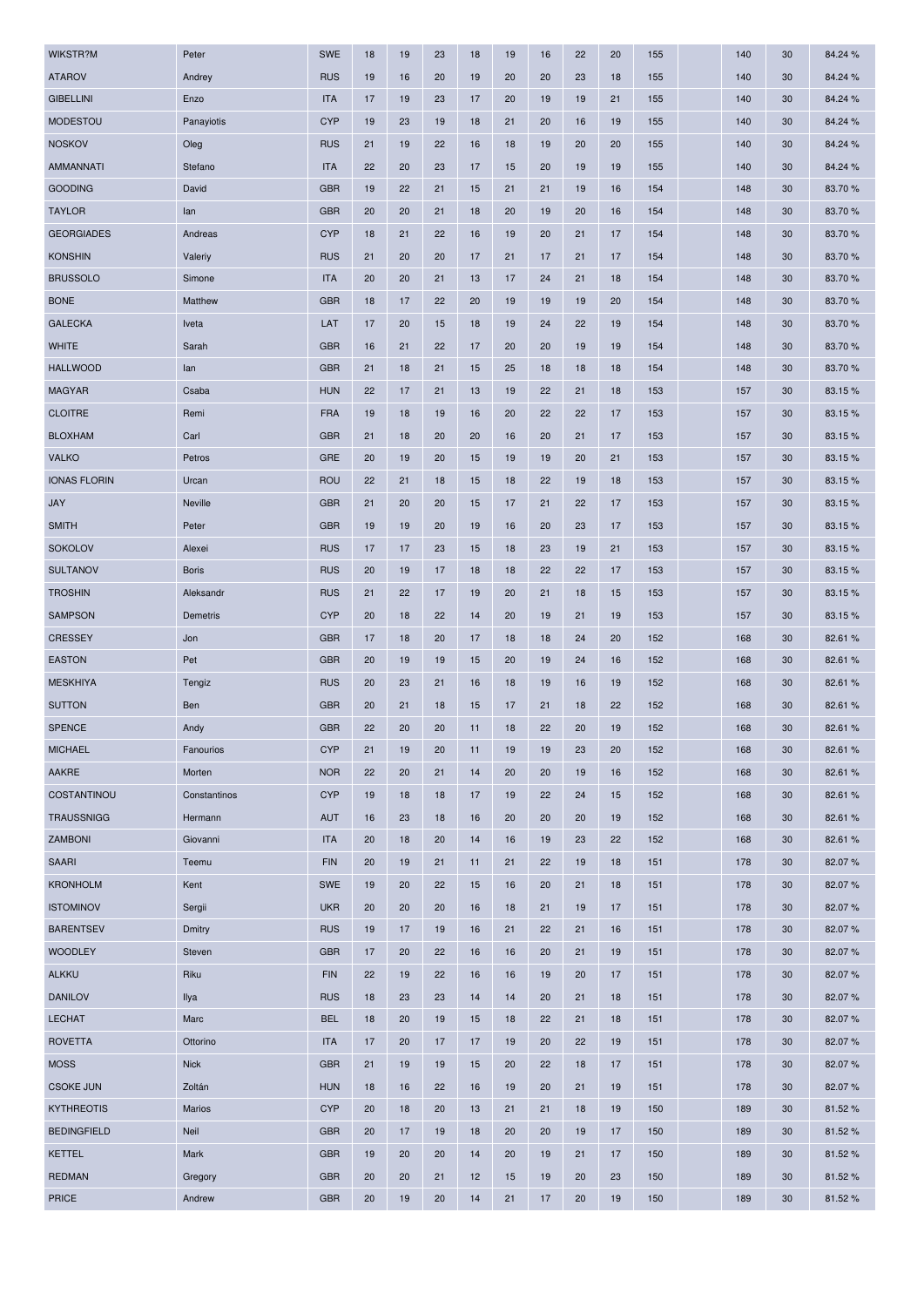| <b>ANDERSSON</b>      | Conny        | <b>SWE</b> | 17 | 20 | 19 | 16 | 19 | 22 | 17 | 20 | 150 | 189 | 30 | 81.52%  |
|-----------------------|--------------|------------|----|----|----|----|----|----|----|----|-----|-----|----|---------|
| <b>GEORGIOU</b>       | <b>Nikos</b> | <b>CYP</b> | 18 | 22 | 17 | 16 | 17 | 18 | 22 | 20 | 150 | 189 | 30 | 81.52%  |
| ANDERSSON             | Magnus       | <b>SWE</b> | 19 | 19 | 20 | 18 | 17 | 21 | 18 | 18 | 150 | 189 | 30 | 81.52%  |
| COY                   | Alan         | <b>GBR</b> | 20 | 16 | 21 | 13 | 18 | 23 | 20 | 19 | 150 | 189 | 30 | 81.52 % |
| <b>HADJIAPOSTOLOU</b> | Nicolaos     | <b>CYP</b> | 19 | 19 | 14 | 16 | 17 | 23 | 22 | 20 | 150 | 189 | 30 | 81.52%  |
| <b>VALKONEN</b>       | Ville        | <b>FIN</b> | 20 | 17 | 22 | 15 | 17 | 20 | 21 | 18 | 150 | 189 | 30 | 81.52 % |
| <b>MOBERG</b>         | Weine        | <b>SWE</b> | 21 | 17 | 19 | 15 | 17 | 21 | 20 | 20 | 150 | 189 | 30 | 81.52%  |
| LEBEDEV               | Sergey       | <b>RUS</b> | 20 | 21 | 16 | 16 | 18 | 21 | 20 | 18 | 150 | 189 | 30 | 81.52%  |
| <b>MISHCHENKOV</b>    | Igor         | <b>RUS</b> | 20 | 19 | 18 | 16 | 21 | 21 | 19 | 16 | 150 | 189 | 30 | 81.52%  |
| <b>BLAND</b>          | Jeremy       | <b>GBR</b> | 21 | 15 | 20 | 18 | 16 | 21 | 18 | 21 | 150 | 189 | 30 | 81.52%  |
| LAURIKAINEN           | Jukka        | <b>FIN</b> | 18 | 16 | 21 | 17 | 19 | 20 | 21 | 18 | 150 | 189 | 30 | 81.52%  |
| <b>FOORD</b>          | John         | <b>GBR</b> | 18 | 19 | 22 | 15 | 20 | 20 | 19 | 17 | 150 | 189 | 30 | 81.52%  |
| <b>TOSTI</b>          | Jessica      | <b>ITA</b> | 18 | 18 | 19 | 14 | 20 | 23 | 17 | 21 | 150 | 189 | 30 | 81.52%  |
| <b>PETITTA</b>        | Antoine      | <b>FRA</b> | 17 | 21 | 20 | 16 | 20 | 20 | 18 | 18 | 150 | 189 | 30 | 81.52%  |
| <b>NATALIA</b>        | Kolyachko    | <b>RUS</b> | 17 | 20 | 18 | 19 | 16 | 20 | 20 | 20 | 150 | 189 | 30 | 81.52%  |
| <b>KYNTAJA</b>        | Timo         | <b>FIN</b> | 20 | 16 | 23 | 15 | 19 | 22 | 19 | 15 | 149 | 209 | 30 | 80.98%  |
| <b>SAMPSON</b>        | Antonis      | <b>CYP</b> | 22 | 17 | 21 | 14 | 15 | 20 | 22 | 18 | 149 | 209 | 30 | 80.98%  |
| <b>SMITH</b>          | Hugh         | <b>GBR</b> | 22 | 16 | 19 | 14 | 18 | 23 | 20 | 17 | 149 | 209 | 30 | 80.98%  |
| <b>SHMELEV</b>        | Mikhail      | <b>RUS</b> | 20 | 19 | 23 | 16 | 22 | 17 | 17 | 15 | 149 | 209 | 30 | 80.98%  |
| <b>RIDDINGTON</b>     | Tracey       | <b>GBR</b> | 21 | 19 | 17 | 17 | 19 | 19 | 17 | 20 | 149 | 209 | 30 | 80.98%  |
| <b>BENNETT</b>        | Kenneth      | <b>GBR</b> | 21 | 19 | 18 | 15 | 18 | 18 | 23 | 17 | 149 | 209 | 30 | 80.98%  |
| <b>SAWKINS</b>        | Carole       | <b>GBR</b> | 20 | 19 | 20 | 15 | 20 | 17 | 19 | 19 | 149 | 209 | 30 | 80.98%  |
| <b>GERPE</b>          | Rosa Maria   | <b>ESP</b> | 16 | 14 | 21 | 18 | 20 | 18 | 20 | 22 | 149 | 209 | 30 | 80.98%  |
| <b>VESALA</b>         | Hannu        | <b>FIN</b> | 17 | 18 | 17 | 19 | 17 | 23 | 19 | 19 | 149 | 209 | 30 | 80.98%  |
| <b>DYSON</b>          | Johannes     | <b>GBR</b> | 20 | 22 | 19 | 12 | 15 | 21 | 22 | 18 | 149 | 209 | 30 | 80.98%  |
| <b>HELLSTR?M</b>      | Jens         | <b>SWE</b> | 16 | 18 | 22 | 16 | 20 | 20 | 18 | 19 | 149 | 209 | 30 | 80.98%  |
| <b>DIGNAM</b>         | John         | <b>IRL</b> | 17 | 18 | 21 | 13 | 18 | 23 | 21 | 18 | 149 | 209 | 30 | 80.98%  |
| <b>CLOITRE</b>        | Christel     | <b>FRA</b> | 18 | 20 | 19 | 12 | 20 | 20 | 19 | 20 | 148 | 221 | 30 | 80.43%  |
| <b>BUKIN</b>          | Vladimir     | <b>RUS</b> | 22 | 19 | 20 | 17 | 19 | 19 | 18 | 14 | 148 | 221 | 30 | 80.43%  |
| <b>GUMENNYI</b>       | lurii        | <b>RUS</b> | 23 | 19 | 21 | 12 | 20 | 17 | 19 | 17 | 148 | 221 | 30 | 80.43%  |
| <b>SKELE</b>          | Edgars       | LAT        | 20 | 18 | 19 | 17 | 17 | 17 | 22 | 18 | 148 | 221 | 30 | 80.43%  |
| <b>PARMENTIER</b>     | Hervé        | <b>FRA</b> | 17 | 19 | 18 | 19 | 19 | 19 | 18 | 19 | 148 | 221 | 30 | 80.43%  |
| <b>CHAPMAN</b>        | Martin       | <b>GBR</b> | 19 | 17 | 21 | 19 | 16 | 18 | 18 | 20 | 148 | 221 | 30 | 80.43%  |
| <b>VIALFONT</b>       | Philippe     | <b>FRA</b> | 21 | 20 | 20 | 18 | 16 | 18 | 15 | 20 | 148 | 221 | 30 | 80.43%  |
| <b>RENAUD</b>         | Joel         | <b>FRA</b> | 15 | 18 | 20 | 13 | 19 | 20 | 22 | 21 | 148 | 221 | 30 | 80.43%  |
| <b>ERITSYAN</b>       | Artur        | <b>RUS</b> | 20 | 20 | 19 | 15 | 16 | 20 | 18 | 20 | 148 | 221 | 30 | 80.43%  |
| VARNAVA               | Loucas       | <b>CYP</b> | 16 | 18 | 22 | 15 | 20 | 19 | 19 | 19 | 148 | 221 | 30 | 80.43%  |
| <b>FESHIN</b>         | Vladimir     | <b>RUS</b> | 20 | 20 | 21 | 12 | 18 | 21 | 19 | 17 | 148 | 221 | 30 | 80.43%  |
| <b>KHLESTOV</b>       | Alexander    | <b>RUS</b> | 16 | 19 | 18 | 16 | 22 | 20 | 18 | 19 | 148 | 221 | 30 | 80.43%  |
| CONSTANTINOU          | Yiannis      | <b>CYP</b> | 20 | 18 | 17 | 16 | 18 | 22 | 21 | 16 | 148 | 221 | 30 | 80.43%  |
| <b>FRANZIDIS</b>      | Constantinos | <b>CYP</b> | 17 | 20 | 21 | 16 | 20 | 19 | 18 | 17 | 148 | 221 | 30 | 80.43%  |
| <b>CHAMATSOS</b>      | Koullis      | <b>CYP</b> | 17 | 17 | 19 | 17 | 14 | 23 | 22 | 18 | 147 | 235 | 30 | 79.89%  |
| <b>CHARI</b>          | Elias        | <b>CYP</b> | 18 | 17 | 17 | 18 | 19 | 22 | 19 | 17 | 147 | 235 | 30 | 79.89%  |
| <b>MOORE</b>          | Paul         | <b>GBR</b> | 16 | 19 | 22 | 12 | 19 | 20 | 22 | 17 | 147 | 235 | 30 | 79.89%  |
| <b>SHEVTSOV</b>       | Sergey       | <b>RUS</b> | 17 | 18 | 21 | 14 | 20 | 19 | 18 | 20 | 147 | 235 | 30 | 79.89%  |
| <b>SHORE</b>          | Andy         | <b>GBR</b> | 20 | 19 | 19 | 14 | 18 | 21 | 23 | 13 | 147 | 235 | 30 | 79.89%  |
| <b>MCKENZIE</b>       | Rebecca      | <b>GBR</b> | 20 | 17 | 20 | 12 | 17 | 20 | 20 | 21 | 147 | 235 | 30 | 79.89%  |
| <b>LOOGHE</b>         | Aurore       | <b>FRA</b> | 18 | 19 | 17 | 15 | 16 | 22 | 18 | 22 | 147 | 235 | 30 | 79.89%  |
| <b>MARTIN</b>         | Derek        | <b>SWE</b> | 20 | 15 | 20 | 13 | 16 | 23 | 21 | 19 | 147 | 235 | 30 | 79.89%  |
| <b>KORHONEN</b>       | Heikki       | <b>FIN</b> | 17 | 20 | 22 | 13 | 17 | 19 | 20 | 19 | 147 | 235 | 30 | 79.89%  |
| <b>KYTOMAA</b>        | Juha         | <b>FIN</b> | 17 | 18 | 23 | 14 | 16 | 20 | 20 | 19 | 147 | 235 | 30 | 79.89%  |
| <b>LORDOS</b>         | Demetris     | <b>CYP</b> | 17 | 18 | 16 | 17 | 20 | 20 | 20 | 19 | 147 | 235 | 30 | 79.89%  |
|                       |              |            |    |    |    |    |    |    |    |    |     |     |    |         |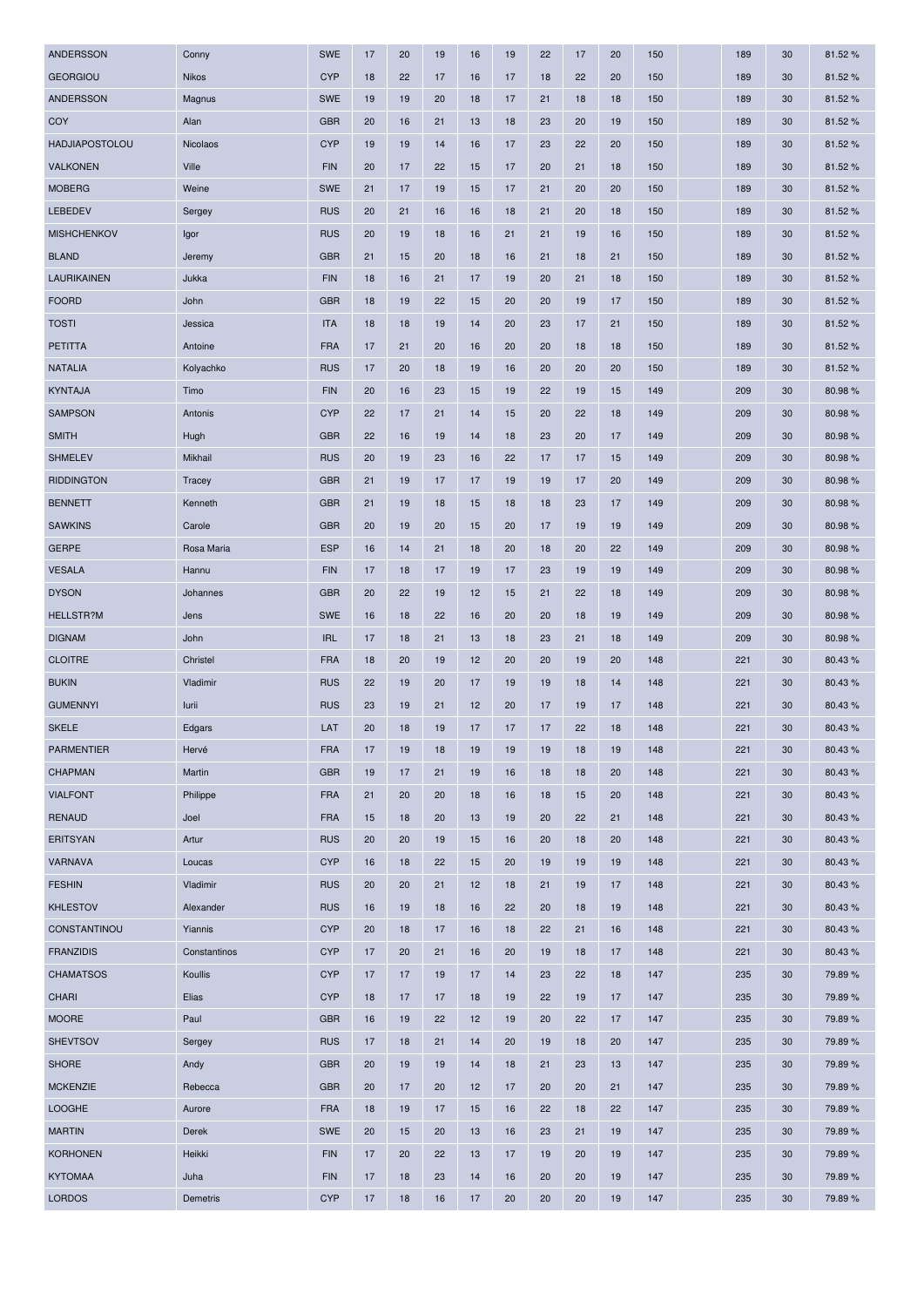| <b>HART</b>                   | <b>Stuart</b> | <b>GBR</b> | 18       | 17       | 20 | 18       | 14 | 21 | 22       | 17 | 147        | 235        | 30 | 79.89%  |
|-------------------------------|---------------|------------|----------|----------|----|----------|----|----|----------|----|------------|------------|----|---------|
| <b>SCHJELDE</b>               | Lisa          | <b>SWE</b> | 21       | 18       | 20 | 16       | 21 | 19 | 18       | 14 | 147        | 235        | 30 | 79.89%  |
| <b>ELLINAS</b>                | Thanos        | <b>CYP</b> | 21       | 16       | 20 | 20       | 17 | 15 | 20       | 17 | 146        | 248        | 30 | 79.35 % |
| <b>MARKIDES</b>               | John          | <b>CYP</b> | 16       | 16       | 24 | 16       | 20 | 19 | 21       | 14 | 146        | 248        | 30 | 79.35 % |
| <b>O'BRIEN</b>                | Brendan       | <b>IRL</b> | 20       | 19       | 18 | 13       | 19 | 20 | 23       | 14 | 146        | 248        | 30 | 79.35 % |
| <b>DIVARET</b>                | Marine        | <b>FRA</b> | 20       | 15       | 19 | 15       | 15 | 21 | 22       | 19 | 146        | 248        | 30 | 79.35 % |
| <b>ALKHIMCHENKO</b>           | Evgeniy       | <b>RUS</b> | 21       | 18       | 19 | 12       | 17 | 21 | 17       | 21 | 146        | 248        | 30 | 79.35 % |
| <b>KYRITSIS</b>               | Petros        | <b>CYP</b> | 20       | 19       | 21 | 14       | 18 | 20 | 18       | 16 | 146        | 248        | 30 | 79.35 % |
| SHUPLYAKOV                    | Andrey        | <b>RUS</b> | 19       | 15       | 17 | 18       | 18 | 20 | 23       | 15 | 145        | 254        | 30 | 78.80 % |
| <b>AEGINITIS</b>              | Charalambos   | <b>GRE</b> | 18       | 18       | 16 | 14       | 20 | 18 | 22       | 19 | 145        | 254        | 30 | 78.80%  |
| <b>HARRISON</b>               | John A        | <b>GBR</b> | 18       | 19       | 21 | 13       | 17 | 20 | 20       | 17 | 145        | 254        | 30 | 78.80 % |
| <b>BORISOV</b>                | Victor        | <b>RUS</b> | 20       | 19       | 19 | 13       | 17 | 23 | 21       | 13 | 145        | 254        | 30 | 78.80%  |
| <b>MILAN</b>                  | Marc          | <b>GBR</b> | 21       | 16       | 19 | 8        | 18 | 22 | 20       | 21 | 145        | 254        | 30 | 78.80 % |
| <b>ASHER</b>                  | David         | <b>GBR</b> | 16       | 20       | 18 | 15       | 17 | 21 | 21       | 17 | 145        | 254        | 30 | 78.80%  |
| <b>WATSON</b>                 | Dennis        | <b>GBR</b> | 15       | 22       | 19 | 12       | 17 | 20 | 19       | 21 | 145        | 254        | 30 | 78.80%  |
| <b>BUKINA</b>                 | Oxana         | <b>RUS</b> | 19       | 22       | 17 | 13       | 17 | 18 | 21       | 18 | 145        | 254        | 30 | 78.80%  |
| <b>SZAB</b>                   | János         | <b>HUN</b> | 17       | 18       | 20 | 19       | 16 | 20 | 17       | 18 | 145        | 254        | 30 | 78.80%  |
| <b>ROE</b>                    | Keith         | <b>GBR</b> | 19       | 18       | 20 | 15       | 23 | 17 | 18       | 15 | 145        | 254        | 30 | 78.80 % |
| <b>ANDERSSON</b>              | Carl          | <b>SWE</b> | 19       | 18       | 20 | 15       | 18 | 19 | 18       | 17 | 144        | 264        | 30 | 78.26 % |
| <b>KAMENEV</b>                | Alexander     | <b>RUS</b> | 17       | 23       | 16 | 14       | 15 | 20 | 19       | 20 | 144        | 264        | 30 | 78.26%  |
| <b>SERGEEV</b>                | Nikolay       | <b>RUS</b> | 19       | 15       | 18 | 11       | 22 | 21 | 18       | 20 | 144        | 264        | 30 | 78.26 % |
| <b>PETSIDES</b>               | Georgios      | <b>CYP</b> | 17       | 16       | 20 | 17       | 18 | 21 | 18       | 17 | 144        | 264        | 30 | 78.26%  |
| <b>LEONARD</b>                | Axel          | <b>BEL</b> | 22       | 19       | 19 | 10       | 18 | 23 | 15       | 18 | 144        | 264        | 30 | 78.26 % |
| <b>EFSTRATIOU</b>             | George        | <b>CYP</b> | 19       | 17       | 20 | 16       | 17 | 21 | 19       | 15 | 144        | 264        | 30 | 78.26 % |
| <b>GRANTHAM</b>               | Keith         | <b>GBR</b> | 15       | 22       | 21 | 14       | 19 | 16 | 20       | 17 | 144        | 264        | 30 | 78.26%  |
| <b>CLIFTON</b>                | Andrew        | <b>GBR</b> | $\bf{0}$ | 22       | 17 | 17       | 22 | 22 | 23       | 21 | 144        | 264        | 30 | 78.26%  |
| <b>FALLS</b>                  | William       | <b>USA</b> | 19       | 20       | 19 | 15       | 16 | 16 | 20       | 19 | 144        | 264        | 30 | 78.26%  |
| <b>FODEN</b>                  | Colin         | <b>GBR</b> | 20       | 19       | 17 | 18       | 15 | 21 | 20       | 14 | 144        | 264        | 30 | 78.26 % |
| S?TABERGET                    | Stefan        | <b>NOR</b> | 18       | 17       | 21 | 13       | 17 | 17 | 21       | 19 | 143        | 274        | 30 | 77.72 % |
| <b>HAMATSOS</b>               | Loucas        | <b>CYP</b> | 21       | 19       | 17 | 13       | 16 | 20 | 18       | 19 | 143        | 274        | 30 | 77.72 % |
| <b>IOAN</b>                   | Sirbu         | <b>ROU</b> | 20       | 20       | 19 | 12       | 16 | 21 | 19       | 16 | 143        | 274        | 30 | 77.72%  |
| <b>ACCAPUTO</b>               | Nello         | <b>BEL</b> | 21       | 22       | 19 | 10       | 13 | 18 | 20       | 20 | 143        | 274        | 30 | 77.72%  |
| PAPACHARALAMBO                | Chris         | <b>CYP</b> | 14       | 18       | 16 | 15       | 20 | 20 | 18       | 22 | 143        | 274        | 30 | 77.72%  |
| <b>PEARSE</b>                 | Alan          | <b>GBR</b> | 17       | 21       | 17 | 15       | 18 | 18 | 21       | 16 | 143        | 274        | 30 | 77.72%  |
| <b>ABRAMOV</b>                | <b>Nik</b>    | <b>RUS</b> | 20       | 13       | 17 | 15       | 21 | 21 | 17       | 19 | 143        | 274        | 30 | 77.72%  |
| JUH?SZ                        | Lenke         | <b>HUN</b> | 18       | 18       | 18 | 17       | 16 | 23 | 20       | 13 | 143        | 274        | 30 | 77.72%  |
| <b>DELBOS</b>                 | Philippe      | <b>FRA</b> | 15       | 18       | 18 | 13       | 17 | 22 | 21       | 19 | 143        | 274        | 30 | 77.72%  |
| KEEBLE                        | Joshua        | <b>GBR</b> | 19       | 19       | 19 | 17       | 13 | 23 | 17       | 16 | 143        | 274        | 30 | 77.72 % |
|                               |               | SWE        |          |          |    |          |    |    |          |    |            |            |    |         |
| <b>KARLSSON</b><br>PANAGIOTOU | Therese       | <b>CYP</b> | 18<br>19 | 16<br>16 | 20 | 12<br>13 | 18 | 21 | 18<br>17 | 20 | 143<br>143 | 274<br>274 | 30 | 77.72%  |
|                               | Elisseos      |            |          |          | 22 |          | 16 | 22 |          | 18 |            |            | 30 | 77.72 % |
| <b>EDWARDS</b>                | Christopher   | <b>GBR</b> | 18       | 14       | 22 | 17       | 16 | 20 | 19       | 17 | 143        | 274        | 30 | 77.72%  |
| CONSTANTINOU                  | Agathoklis    | <b>CYP</b> | 19       | 20       | 21 | 11       | 17 | 17 | 16       | 22 | 143        | 274        | 30 | 77.72%  |
| ADAMOPOULOS                   | Athanasios    | <b>GRE</b> | 19       | 18       | 19 | 16       | 14 | 21 | 19       | 17 | 143        | 274        | 30 | 77.72%  |
| ANDREOU                       | Michalis      | <b>CYP</b> | 13       | 18       | 20 | 17       | 17 | 21 | 20       | 17 | 143        | 274        | 30 | 77.72%  |
| <b>SERDYUKOV</b>              | Alex          | <b>RUS</b> | 18       | 21       | 16 | 15       | 18 | 19 | 18       | 18 | 143        | 274        | 30 | 77.72%  |
| <b>AVENRIEP</b>               | Matthias      | <b>GER</b> | 18       | 20       | 18 | 15       | 12 | 19 | 23       | 18 | 143        | 274        | 30 | 77.72%  |
| <b>MOULE</b>                  | Georgia       | <b>GBR</b> | 19       | 15       | 21 | 12       | 14 | 20 | 21       | 20 | 142        | 292        | 30 | 77.17%  |
| <b>MORELLI</b>                | Ferruccio     | <b>ITA</b> | 17       | 16       | 24 | 10       | 18 | 17 | 20       | 20 | 142        | 292        | 30 | 77.17%  |
| <b>WATSON</b>                 | Paul          | <b>GBR</b> | 19       | 18       | 19 | 15       | 19 | 20 | 19       | 13 | 142        | 292        | 30 | 77.17%  |
| <b>ROTH</b>                   | Christiane    | <b>GER</b> | 16       | 16       | 20 | 19       | 15 | 18 | 18       | 20 | 142        | 292        | 30 | 77.17%  |
| <b>NEOCLEOUS</b>              | Costas        | <b>CYP</b> | 20       | 15       | 18 | 16       | 14 | 21 | 20       | 17 | 141        | 296        | 30 | 76.63%  |
| <b>BLOHINS</b>                | Genadijs      | LAT        | 18       | 16       | 18 | 15       | 19 | 21 | 18       | 16 | 141        | 296        | 30 | 76.63%  |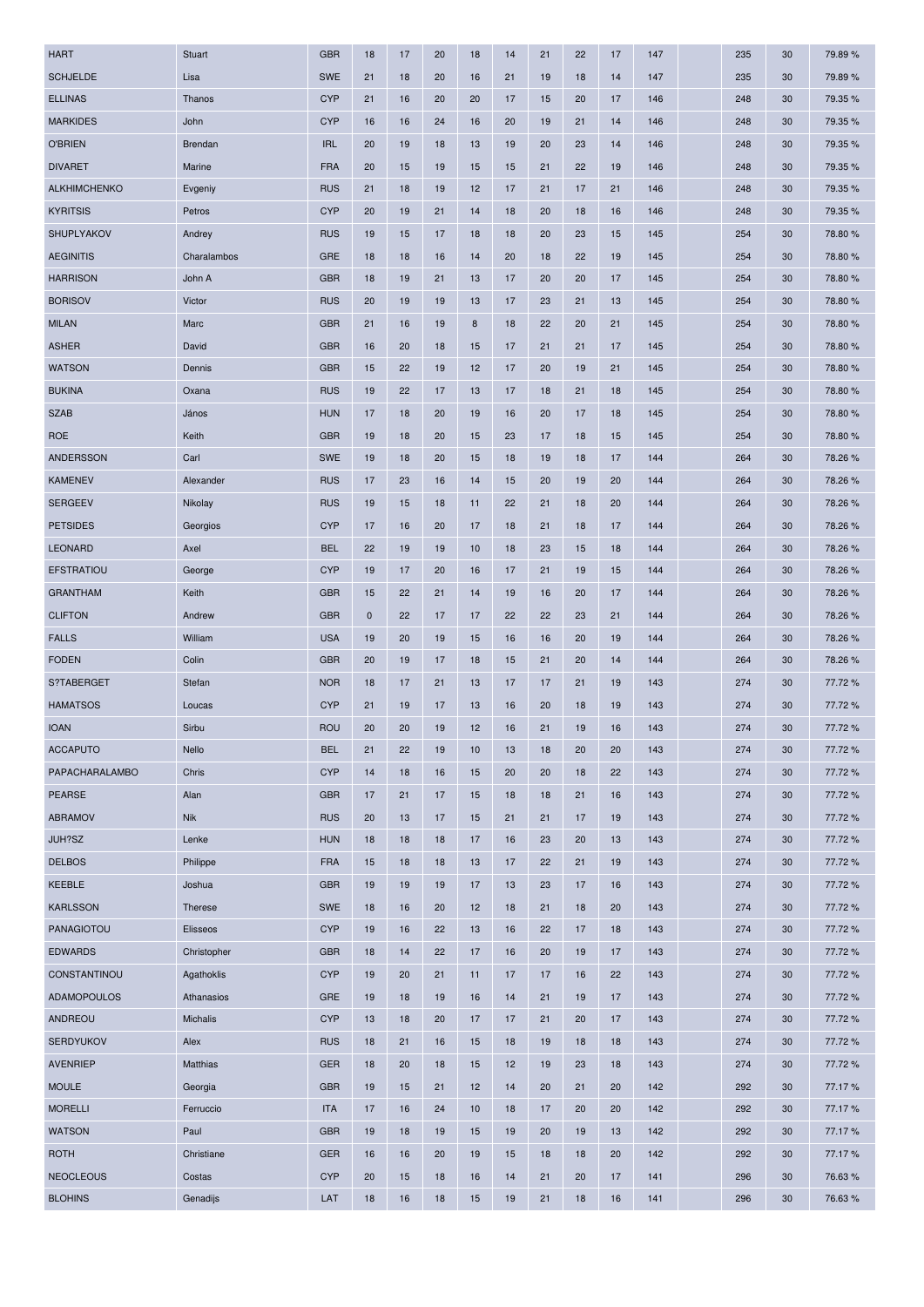| <b>HALL</b>         | lain           | <b>GBR</b> | 17 | 21 | 19 | 14               | 18 | 18 | 18 | 16 | 141 | 296 | 30 | 76.63%  |
|---------------------|----------------|------------|----|----|----|------------------|----|----|----|----|-----|-----|----|---------|
| CONSTANTINOU        | Vasos          | <b>CYP</b> | 16 | 16 | 19 | 16               | 15 | 19 | 22 | 18 | 141 | 296 | 30 | 76.63%  |
| <b>GRYSPEERDT</b>   | Nicky          | <b>GBR</b> | 20 | 16 | 19 | 11               | 17 | 21 | 17 | 20 | 141 | 296 | 30 | 76.63%  |
| <b>MARTIN</b>       | Amanda         | <b>SWE</b> | 17 | 16 | 22 | 13               | 20 | 19 | 17 | 17 | 141 | 296 | 30 | 76.63%  |
| <b>BARONOVSKII</b>  | Aleksandr      | <b>RUS</b> | 17 | 18 | 22 | 15               | 18 | 19 | 18 | 14 | 141 | 296 | 30 | 76.63%  |
| KORB?N              | Krisztián      | <b>HUN</b> | 22 | 21 | 20 | 10               | 16 | 16 | 18 | 18 | 141 | 296 | 30 | 76.63%  |
| <b>KAURIS</b>       | Teemu          | <b>FIN</b> | 18 | 19 | 21 | 14               | 17 | 19 | 16 | 17 | 141 | 296 | 30 | 76.63%  |
| <b>SOURMELIS</b>    | Pavlos         | <b>CYP</b> | 16 | 23 | 15 | 10               | 16 | 23 | 19 | 19 | 141 | 296 | 30 | 76.63 % |
| <b>TIMVIOS</b>      | Maik           | <b>CYP</b> | 19 | 21 | 19 | 13               | 16 | 21 | 14 | 17 | 140 | 306 | 30 | 76.09%  |
| <b>ERIKSSON</b>     | Håkan          | <b>SWE</b> | 20 | 18 | 20 | $9\,$            | 18 | 19 | 18 | 18 | 140 | 306 | 30 | 76.09%  |
| <b>RADU</b>         | Flaviu Bogdan  | <b>ROU</b> | 17 | 19 | 17 | 13               | 18 | 18 | 20 | 18 | 140 | 306 | 30 | 76.09%  |
| PRYKLADOVSKYI       | Oleg           | <b>UKR</b> | 22 | 20 | 20 | 14               | 15 | 16 | 13 | 20 | 140 | 306 | 30 | 76.09%  |
| <b>HERODOTOS</b>    | Herodotou      | <b>CYP</b> | 17 | 15 | 18 | 12               | 18 | 19 | 21 | 20 | 140 | 306 | 30 | 76.09 % |
| CHRISTODOULOU       | George         | <b>CYP</b> | 20 | 15 | 16 | 13               | 19 | 19 | 20 | 18 | 140 | 306 | 30 | 76.09%  |
| <b>PETROV</b>       | Vladimir       | <b>RUS</b> | 20 | 17 | 18 | 12               | 17 | 18 | 20 | 18 | 140 | 306 | 30 | 76.09%  |
| <b>BURNS</b>        | Hugh           | <b>GBR</b> | 20 | 13 | 17 | 15               | 15 | 22 | 20 | 18 | 140 | 306 | 30 | 76.09 % |
| <b>IONA</b>         | <b>Neoklis</b> | <b>CYP</b> | 16 | 18 | 19 | 12               | 15 | 21 | 20 | 18 | 139 | 314 | 30 | 75.54 % |
| <b>BROWN</b>        | Gavin          | <b>GBR</b> | 21 | 17 | 18 | 12               | 19 | 18 | 18 | 16 | 139 | 314 | 30 | 75.54 % |
| <b>PAMPAKAS</b>     | Doros          | <b>CYP</b> | 16 | 19 | 21 | 12               | 19 | 18 | 17 | 17 | 139 | 314 | 30 | 75.54 % |
| <b>RALYS</b>        | Ramunas        | LTU        | 17 | 16 | 18 | 17               | 16 | 22 | 16 | 17 | 139 | 314 | 30 | 75.54 % |
| <b>VEIT</b>         | Franz          | <b>AUT</b> | 13 | 15 | 21 | 17               | 19 | 21 | 17 | 16 | 139 | 314 | 30 | 75.54 % |
| <b>BUCKINGHAM</b>   | Peter          | <b>GBR</b> | 18 | 18 | 19 | 13               | 18 | 16 | 18 | 19 | 139 | 314 | 30 | 75.54 % |
| <b>WIEBING</b>      | Berend         | <b>NED</b> | 18 | 15 | 18 | 10               | 17 | 20 | 20 | 21 | 139 | 314 | 30 | 75.54 % |
| <b>PATSALIS</b>     | Costas         | <b>CYP</b> | 18 | 16 | 17 | 14               | 14 | 23 | 20 | 17 | 139 | 314 | 30 | 75.54 % |
| <b>LARSSON</b>      | Bengt          | <b>SWE</b> | 20 | 17 | 14 | 15               | 18 | 20 | 19 | 16 | 139 | 314 | 30 | 75.54 % |
| <b>SIROTKO</b>      | Konstantin     | <b>RUS</b> | 17 | 18 | 17 | 14               | 16 | 22 | 18 | 17 | 139 | 314 | 30 | 75.54 % |
| <b>BEREZIN</b>      | Sergey         | <b>RUS</b> | 18 | 15 | 18 | 16               | 14 | 23 | 17 | 17 | 138 | 324 | 30 | 75.00 % |
| <b>NARUKOV</b>      | Evgeny         | <b>RUS</b> | 17 | 17 | 21 | 16               | 12 | 19 | 21 | 15 | 138 | 324 | 30 | 75.00 % |
| <b>CHRISTOFIDES</b> | Christos       | <b>CYP</b> | 16 | 17 | 21 | 13               | 14 | 18 | 20 | 19 | 138 | 324 | 30 | 75.00 % |
| <b>KISELEV</b>      | Andrey         | <b>RUS</b> | 18 | 16 | 21 | 10               | 17 | 19 | 19 | 18 | 138 | 324 | 30 | 75.00 % |
| <b>WAGGER</b>       | Franz          | <b>AUT</b> | 18 | 17 | 18 | 14               | 15 | 18 | 20 | 18 | 138 | 324 | 30 | 75.00 % |
| <b>BLOHINS</b>      | Artjoms        | LAT        | 17 | 19 | 17 | 15               | 15 | 19 | 15 | 21 | 138 | 324 | 30 | 75.00 % |
| <b>TAVARES</b>      | Joaquim        | <b>POR</b> | 16 | 20 | 20 | $\boldsymbol{9}$ | 17 | 20 | 19 | 17 | 138 | 324 | 30 | 75.00 % |
| <b>RENK</b>         | Patrick        | <b>BEL</b> | 18 | 16 | 21 | 17               | 13 | 18 | 17 | 18 | 138 | 324 | 30 | 75.00 % |
| L?TZ                | Lutz           | <b>GER</b> | 21 | 16 | 19 | 16               | 19 | 18 | 17 | 12 | 138 | 324 | 30 | 75.00 % |
| <b>SERGEEV</b>      | Eduard         | <b>RUS</b> | 18 | 19 | 19 | $9\,$            | 21 | 19 | 14 | 19 | 138 | 324 | 30 | 75.00 % |
| <b>MEYER</b>        | Jörg-Dieter    | <b>GER</b> | 18 | 19 | 16 | 15               | 19 | 16 | 17 | 17 | 137 | 334 | 30 | 74.46%  |
| <b>THEOKLI</b>      | George         | <b>CYP</b> | 16 | 16 | 17 | 10               | 16 | 21 | 22 | 19 | 137 | 334 | 30 | 74.46%  |
| <b>BROWN</b>        | Sam            | <b>GBR</b> | 16 | 18 | 19 | 10               | 16 | 18 | 21 | 19 | 137 | 334 | 30 | 74.46%  |
| <b>VOGLINO</b>      | Yves           | <b>FRA</b> | 22 | 18 | 19 | 13               | 12 | 17 | 20 | 16 | 137 | 334 | 30 | 74.46%  |
| <b>MOORE</b>        | Gary           | <b>GBR</b> | 16 | 13 | 14 | 13               | 19 | 22 | 20 | 20 | 137 | 334 | 30 | 74.46%  |
| <b>RAMBAUT</b>      | Guillaume      | <b>FRA</b> | 19 | 17 | 17 | 13               | 14 | 20 | 18 | 19 | 137 | 334 | 30 | 74.46%  |
| <b>WENGER</b>       | Jean           | SUI        | 17 | 17 | 15 | 17               | 19 | 19 | 16 | 17 | 137 | 334 | 30 | 74.46%  |
| LAVREDIOU           | <b>Stelios</b> | <b>CYP</b> | 18 | 18 | 23 | 12               | 19 | 17 | 12 | 18 | 137 | 334 | 30 | 74.46%  |
| <b>WEBSTER</b>      | Gordon         | <b>GBR</b> | 14 | 21 | 14 | 17               | 13 | 18 | 20 | 20 | 137 | 334 | 30 | 74.46%  |
| WOODWARD            | <b>Nick</b>    | <b>GBR</b> | 17 | 15 | 14 | 13               | 20 | 19 | 19 | 19 | 136 | 343 | 30 | 73.91 % |
| <b>DIDENKO</b>      | Igor           | <b>RUS</b> | 17 | 17 | 17 | 14               | 18 | 20 | 16 | 17 | 136 | 343 | 30 | 73.91 % |
| AWVE                | William        | <b>USA</b> | 22 | 19 | 18 | $\overline{7}$   | 20 | 16 | 17 | 17 | 136 | 343 | 30 | 73.91 % |
| <b>KARPENKO</b>     | Georgiy        | <b>RUS</b> | 18 | 17 | 19 | 10               | 18 | 18 | 18 | 18 | 136 | 343 | 30 | 73.91 % |
| <b>TULLBERG</b>     | Sven-Olov      | <b>SWE</b> | 18 | 17 | 17 | 16               | 14 | 17 | 18 | 19 | 136 | 343 | 30 | 73.91 % |
| KYRIACOU            | Efthymios      | <b>CYP</b> | 21 | 16 | 18 | 10               | 16 | 17 | 22 | 16 | 136 | 343 | 30 | 73.91 % |
| <b>LUNGSTROM</b>    | Jimmy          | <b>NOR</b> | 17 | 16 | 18 | $\boldsymbol{9}$ | 21 | 17 | 20 | 18 | 136 | 343 | 30 | 73.91 % |
|                     |                |            |    |    |    |                  |    |    |    |    |     |     |    |         |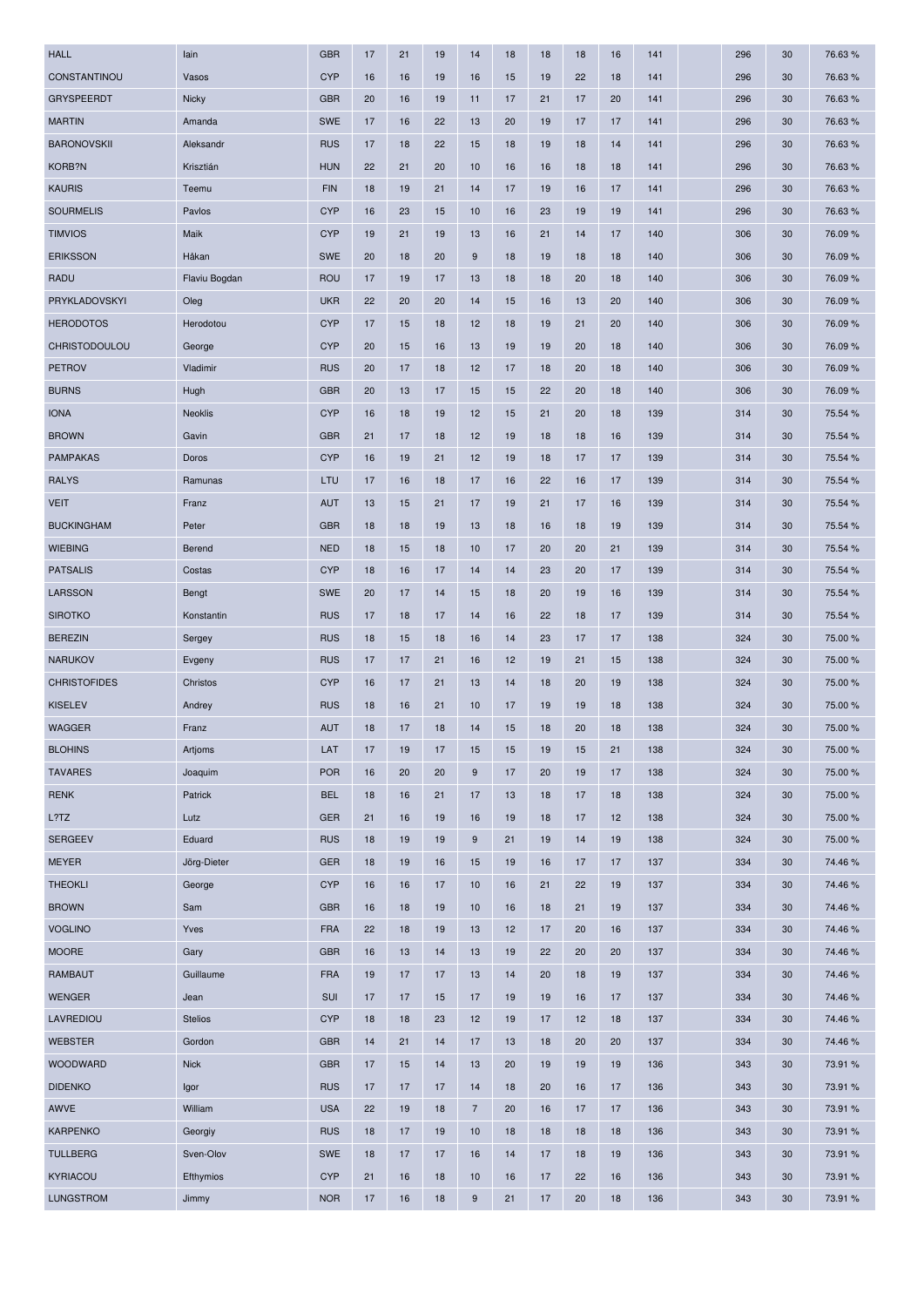| VODOLAZHSKIY        | Roman            | <b>RUS</b> | 16 | 12 | 20 | 11         | 18 | 20 | 19 | 19 | 135 | 350 | 30 | 73.37 % |
|---------------------|------------------|------------|----|----|----|------------|----|----|----|----|-----|-----|----|---------|
| <b>ANTONIOU</b>     | Sotiris          | <b>CYP</b> | 14 | 19 | 20 | 11         | 16 | 18 | 19 | 18 | 135 | 350 | 30 | 73.37 % |
| <b>SCHEICHENOST</b> | Regine           | <b>AUT</b> | 20 | 20 | 14 | 17         | 16 | 15 | 16 | 17 | 135 | 350 | 30 | 73.37 % |
| <b>POVOA</b>        | Antonio          | <b>POR</b> | 14 | 13 | 21 | 16         | 15 | 20 | 16 | 20 | 135 | 350 | 30 | 73.37 % |
| <b>KVIATKIVSKYI</b> | Oleksandr        | <b>UKR</b> | 16 | 17 | 17 | 16         | 13 | 20 | 17 | 19 | 135 | 350 | 30 | 73.37 % |
| <b>JORDANIDIS</b>   | Georgios         | <b>SWE</b> | 20 | 14 | 17 | 13         | 18 | 16 | 22 | 15 | 135 | 350 | 30 | 73.37 % |
| <b>FOX</b>          | Jacqueline       | <b>GBR</b> | 19 | 19 | 15 | 9          | 20 | 17 | 18 | 18 | 135 | 350 | 30 | 73.37 % |
| <b>PHANI</b>        | Christodoulos    | <b>CYP</b> | 17 | 17 | 19 | 13         | 16 | 18 | 19 | 16 | 135 | 350 | 30 | 73.37 % |
| <b>DEMETRIADES</b>  | Omiros           | <b>CYP</b> | 18 | 18 | 20 | 11         | 16 | 19 | 16 | 17 | 135 | 350 | 30 | 73.37 % |
| LAINE               | Risto            | <b>FIN</b> | 17 | 17 | 21 | 14         | 16 | 19 | 17 | 13 | 134 | 359 | 30 | 72.83%  |
| <b>RODEN</b>        | Paul             | <b>GBR</b> | 20 | 19 | 15 | 11         | 14 | 21 | 15 | 19 | 134 | 359 | 30 | 72.83%  |
| <b>CHARALAMPOUS</b> | Renos            | <b>CYP</b> | 18 | 17 | 18 | 16         | 17 | 17 | 15 | 16 | 134 | 359 | 30 | 72.83%  |
| <b>KAKIS</b>        | Michalakis       | <b>CYP</b> | 17 | 18 | 22 | 16         | 14 | 14 | 17 | 16 | 134 | 359 | 30 | 72.83%  |
| <b>SHOKUROV</b>     | Gennady          | <b>RUS</b> | 16 | 18 | 17 | 15         | 15 | 21 | 14 | 18 | 134 | 359 | 30 | 72.83%  |
| <b>SZAB</b>         | Zoltán           | <b>HUN</b> | 17 | 17 | 17 | 13         | 16 | 14 | 20 | 20 | 134 | 359 | 30 | 72.83%  |
| <b>MCKENZIE</b>     | John             | <b>GBR</b> | 18 | 12 | 19 | 12         | 17 | 21 | 18 | 17 | 134 | 359 | 30 | 72.83%  |
| <b>LISCHER</b>      | Ueli             | SUI        | 19 | 17 | 21 | 14         | 15 | 15 | 15 | 17 | 133 | 366 | 30 | 72.28 % |
| <b>MCALEVEY</b>     | James            | <b>GBR</b> | 17 | 15 | 19 | 12         | 17 | 16 | 19 | 18 | 133 | 366 | 30 | 72.28%  |
| <b>SOKOLOV</b>      | Fedor            | <b>RUS</b> | 20 | 15 | 17 | 15         | 16 | 20 | 20 | 10 | 133 | 366 | 30 | 72.28%  |
| <b>KRESTININ</b>    | Oleg             | <b>RUS</b> | 15 | 17 | 17 | 14         | 22 | 17 | 21 | 10 | 133 | 366 | 30 | 72.28 % |
| <b>PALINKAS</b>     | Jean Francois    | <b>FRA</b> | 18 | 17 | 22 | $\bf8$     | 18 | 18 | 16 | 16 | 133 | 366 | 30 | 72.28%  |
| L?ONARD             | Alain            | <b>BEL</b> | 20 | 13 | 18 | 15         | 16 | 18 | 16 | 17 | 133 | 366 | 30 | 72.28 % |
| <b>SHVEYKIN</b>     | Mikhail          | <b>RUS</b> | 17 | 20 | 23 | 11         | 17 | 16 | 17 | 12 | 133 | 366 | 30 | 72.28 % |
| PRASCHL-BICHLER     | Angelika         | <b>AUT</b> | 18 | 15 | 20 | $9\,$      | 20 | 20 | 13 | 17 | 132 | 373 | 30 | 71.74 % |
| <b>PISTOLAS</b>     | <b>Dimitrios</b> | <b>GRE</b> | 13 | 17 | 20 | 13         | 14 | 19 | 19 | 17 | 132 | 373 | 30 | 71.74 % |
| <b>PETRIDES</b>     | <b>Nikos</b>     | <b>CYP</b> | 21 | 16 | 14 | 8          | 20 | 20 | 18 | 15 | 132 | 373 | 30 | 71.74 % |
| K?PFER              | Georg            | SUI        | 17 | 13 | 16 | 15         | 16 | 18 | 20 | 16 | 131 | 376 | 30 | 71.20%  |
| <b>SPEAKMAN</b>     | June             | <b>GBR</b> | 14 | 18 | 20 | 9          | 15 | 17 | 21 | 17 | 131 | 376 | 30 | 71.20%  |
| KYRIACOU            | Evgenios         | <b>CYP</b> | 14 | 16 | 19 | 15         | 18 | 16 | 16 | 17 | 131 | 376 | 30 | 71.20%  |
| <b>KIRENSKA</b>     | Ira              | LAT        | 14 | 17 | 20 | 12         | 16 | 19 | 14 | 18 | 130 | 379 | 30 | 70.65%  |
| <b>PROKOPIOU</b>    | Andreas          | <b>CYP</b> | 16 | 13 | 21 | 18         | 14 | 12 | 18 | 18 | 130 | 379 | 30 | 70.65 % |
| <b>KARDANAS</b>     | Demetris         | <b>CYP</b> | 17 | 14 | 16 | 10         | 13 | 19 | 22 | 19 | 130 | 379 | 30 | 70.65 % |
| <b>SMIRNOV</b>      | Oleg             | <b>RUS</b> | 16 | 19 | 15 | $9\,$      | 19 | 17 | 19 | 16 | 130 | 379 | 30 | 70.65%  |
| <b>ROSIER</b>       | Françoise        | <b>FRA</b> | 18 | 16 | 12 | 14         | 16 | 18 | 16 | 20 | 130 | 379 | 30 | 70.65%  |
| LAINE               | Pertti           | <b>FIN</b> | 15 | 16 | 19 | 11         | 19 | 16 | 17 | 17 | 130 | 379 | 30 | 70.65%  |
| <b>KYTHREOTIS</b>   | Pavlos           | <b>CYP</b> | 14 | 19 | 18 | 15         | 16 | 17 | 15 | 16 | 130 | 379 | 30 | 70.65%  |
| SAYUTIN             | Oleg             | <b>RUS</b> | 18 | 16 | 15 | 12         | 16 | 17 | 20 | 16 | 130 | 379 | 30 | 70.65%  |
| <b>KARLSSON</b>     | Sören            | SWE        | 17 | 13 | 18 | 12         | 17 | 20 | 16 | 16 | 129 | 387 | 30 | 70.11%  |
| ZHUKOV              | Sergey           | <b>RUS</b> | 15 | 13 | 17 | $\sqrt{7}$ | 21 | 20 | 18 | 18 | 129 | 387 | 30 | 70.11%  |
| <b>KAMPANELAS</b>   | Pavlos           | <b>CYP</b> | 17 | 13 | 18 | 12         | 17 | 21 | 16 | 15 | 129 | 387 | 30 | 70.11%  |
| MATSABERIDZE        | Ketevan          | <b>RUS</b> | 12 | 18 | 20 | 13         | 18 | 15 | 15 | 18 | 129 | 387 | 30 | 70.11%  |
| <b>BADZAGUA</b>     | Murtaz           | <b>GEO</b> | 16 | 19 | 19 | 14         | 11 | 19 | 14 | 17 | 129 | 387 | 30 | 70.11%  |
| <b>TEKUCHEV</b>     | Yury             | <b>RUS</b> | 17 | 17 | 18 | $9\,$      | 17 | 18 | 16 | 17 | 129 | 387 | 30 | 70.11%  |
| <b>TOTT</b>         | Mick             | <b>GBR</b> | 17 | 14 | 15 | 15         | 15 | 18 | 17 | 18 | 129 | 387 | 30 | 70.11%  |
| <b>APPIOS</b>       | Marios           | <b>CYP</b> | 18 | 16 | 17 | 13         | 13 | 16 | 19 | 16 | 128 | 394 | 30 | 69.57%  |
| <b>KERR</b>         | Leslie           | <b>CYP</b> | 15 | 14 | 18 | 15         | 19 | 12 | 18 | 17 | 128 | 394 | 30 | 69.57%  |
| <b>LIEDBERG</b>     | Michael          | <b>SWE</b> | 19 | 12 | 19 | 11         | 14 | 20 | 15 | 17 | 127 | 396 | 30 | 69.02%  |
| <b>BROWN</b>        | David Robert     | <b>GBR</b> | 16 | 14 | 20 | 14         | 14 | 19 | 14 | 16 | 127 | 396 | 30 | 69.02%  |
| <b>MARRIS</b>       | Angela           | <b>GBR</b> | 15 | 15 | 16 | 16         | 18 | 17 | 12 | 18 | 127 | 396 | 30 | 69.02%  |
| <b>BUCKLAND</b>     | <b>Brian</b>     | <b>GBR</b> | 16 | 18 | 18 | 11         | 13 | 17 | 20 | 14 | 127 | 396 | 30 | 69.02%  |
| <b>RAZZOKY</b>      | Nail             | <b>GBR</b> | 12 | 16 | 16 | 13         | 14 | 20 | 16 | 20 | 127 | 396 | 30 | 69.02%  |
| <b>WHITE</b>        | Christoper       | <b>GBR</b> | 14 | 18 | 16 | 10         | 18 | 16 | 16 | 19 | 127 | 396 | 30 | 69.02%  |
|                     |                  |            |    |    |    |            |    |    |    |    |     |     |    |         |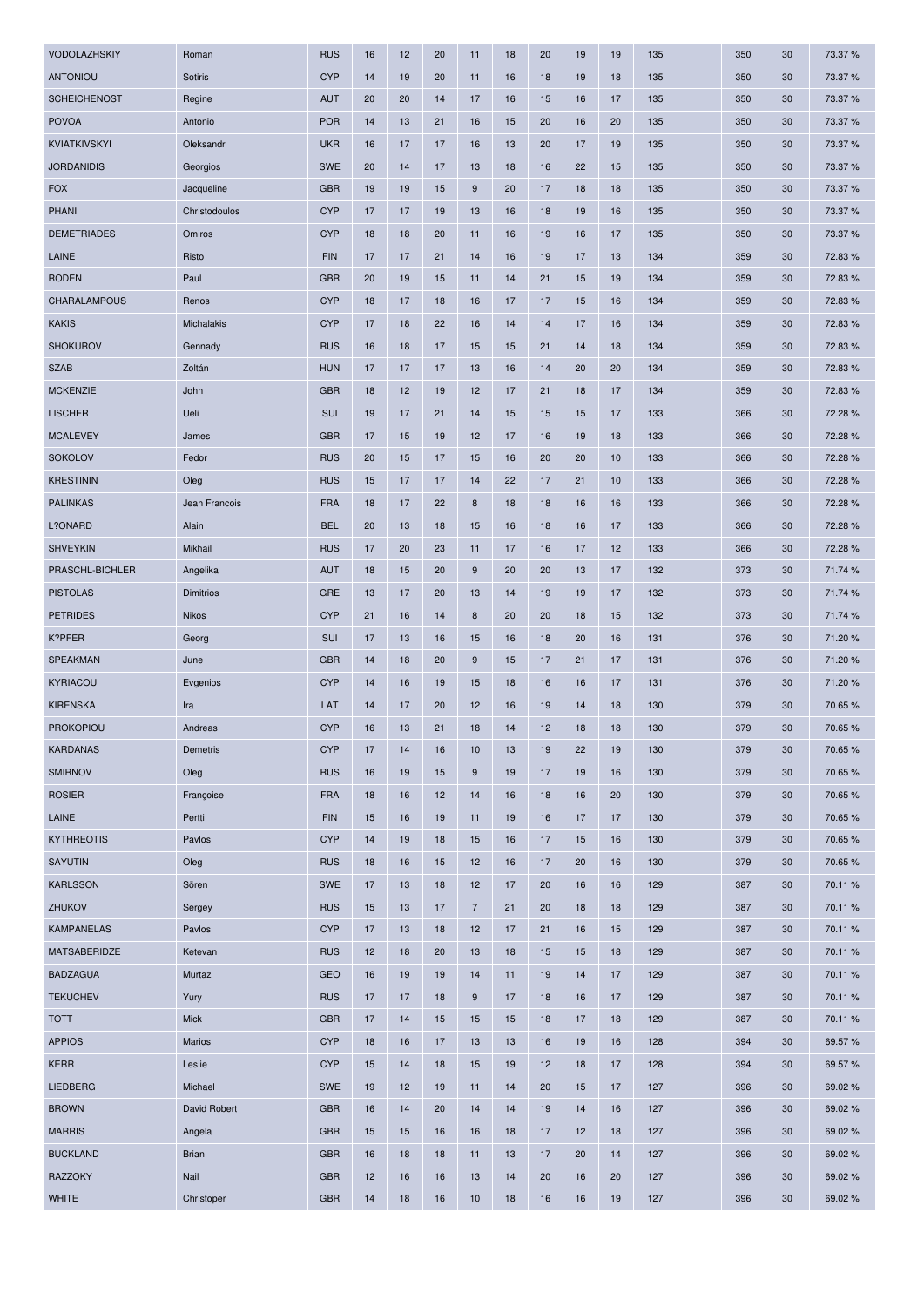| <b>SAMOKHIN</b>      | Igor         | <b>RUS</b> | 16        | 16 | 18 | 13                        | 11 | 16 | 19 | 17 | 126 | 402 | 30 | 68.48%  |
|----------------------|--------------|------------|-----------|----|----|---------------------------|----|----|----|----|-----|-----|----|---------|
| <b>DAHLGREN</b>      | Jonas        | <b>SWE</b> | 13        | 17 | 15 | 13                        | 19 | 21 | 15 | 13 | 126 | 402 | 30 | 68.48%  |
| <b>KALUSHIN</b>      | Vladimir     | <b>RUS</b> | 19        | 16 | 16 | 14                        | 13 | 13 | 18 | 17 | 126 | 402 | 30 | 68.48%  |
| <b>DIETRICH-</b>     | Peter        | <b>GER</b> | 17        | 16 | 18 | 10                        | 14 | 16 | 18 | 16 | 125 | 405 | 30 | 67.93 % |
| <b>CHRISTOU</b>      | Christos     | <b>CYP</b> | 11        | 15 | 20 | 19                        | 16 | 18 | 13 | 13 | 125 | 405 | 30 | 67.93%  |
| ALEXANDROU           | Yiannos      | <b>CYP</b> | 15        | 15 | 21 | 12                        | 13 | 17 | 17 | 15 | 125 | 405 | 30 | 67.93 % |
| CHRISTODOULOU        | Christakis   | <b>CYP</b> | 16        | 18 | 15 | 11                        | 15 | 17 | 17 | 16 | 125 | 405 | 30 | 67.93%  |
| <b>STYLIANIDES</b>   | Petros       | <b>CYP</b> | 17        | 18 | 14 | 9                         | 17 | 17 | 18 | 15 | 125 | 405 | 30 | 67.93%  |
| <b>ASSIOTIS</b>      | Andreas      | <b>CYP</b> | 14        | 12 | 20 | 13                        | 13 | 18 | 18 | 17 | 125 | 405 | 30 | 67.93 % |
| KYPRIANOU            | Kypros       | <b>CYP</b> | 15        | 14 | 14 | 10                        | 17 | 20 | 17 | 17 | 124 | 411 | 30 | 67.39%  |
| <b>SOPHOCLEOUS</b>   | Evanthis     | <b>CYP</b> | 13        | 21 | 18 | $\overline{7}$            | 16 | 17 | 18 | 14 | 124 | 411 | 30 | 67.39%  |
| DE ALBUQUERQUE       | Antonio José | <b>POR</b> | 14        | 17 | 16 | 11                        | 17 | 15 | 15 | 19 | 124 | 411 | 30 | 67.39 % |
| <b>TSAROUCHAKIS</b>  | Panagiotis   | <b>GRE</b> | 16        | 15 | 17 | 11                        | 14 | 17 | 15 | 19 | 124 | 411 | 30 | 67.39%  |
| EKSV?RD              | Stefan       | <b>SWE</b> | 16        | 18 | 18 | 12                        | 17 | 15 | 11 | 17 | 124 | 411 | 30 | 67.39%  |
| <b>CHRISTODOULOU</b> | Lefteris     | <b>CYP</b> | 16        | 18 | 17 | 12                        | 13 | 16 | 16 | 16 | 124 | 411 | 30 | 67.39%  |
| <b>GEORGIOU</b>      | George       | <b>CYP</b> | 14        | 12 | 17 | 14                        | 15 | 16 | 18 | 18 | 124 | 411 | 30 | 67.39 % |
| <b>FEREOS</b>        | Romanos      | <b>CYP</b> | 15        | 14 | 22 | 10                        | 14 | 14 | 19 | 15 | 123 | 418 | 30 | 66.85%  |
| <b>HUGHES</b>        | David        | <b>GBR</b> | 17        | 17 | 15 | 5                         | 15 | 19 | 18 | 17 | 123 | 418 | 30 | 66.85 % |
| <b>VIRGO</b>         | Michael      | <b>GBR</b> | 11        | 14 | 19 | 14                        | 15 | 14 | 21 | 15 | 123 | 418 | 30 | 66.85%  |
| <b>SMITH</b>         | Martin       | <b>GBR</b> | 17        | 15 | 16 | 10                        | 13 | 15 | 20 | 17 | 123 | 418 | 30 | 66.85%  |
| <b>PAPPAS</b>        | Demetrios    | <b>CYP</b> | 11        | 14 | 17 | 13                        | 17 | 18 | 15 | 18 | 123 | 418 | 30 | 66.85 % |
| <b>TIBBATTS</b>      | Pamela       | <b>GBR</b> | 14        | 10 | 19 | 15                        | 14 | 16 | 20 | 14 | 122 | 423 | 30 | 66.30 % |
| EKSV?RD              | Christer     | <b>SWE</b> | 16        | 16 | 14 | 12                        | 16 | 15 | 15 | 18 | 122 | 423 | 30 | 66.30 % |
| <b>JOHANNESEN</b>    | Arne         | <b>NOR</b> | 16        | 13 | 18 | 12                        | 14 | 20 | 19 | 10 | 122 | 423 | 30 | 66.30 % |
| <b>MAMMADOV</b>      | Samir        | AZE        | 18        | 15 | 15 | 13                        | 13 | 19 | 16 | 12 | 121 | 426 | 30 | 65.76%  |
| <b>BOSTROM</b>       | Sune         | <b>SWE</b> | 19        | 14 | 13 | 13                        | 14 | 19 | 15 | 14 | 121 | 426 | 30 | 65.76 % |
| <b>JONES</b>         | Sheila       | <b>GBR</b> | 13        | 15 | 18 | 11                        | 14 | 17 | 19 | 14 | 121 | 426 | 30 | 65.76%  |
| <b>ELLIOTT</b>       | Graham       | <b>GBR</b> | 18        | 20 | 14 | 13                        | 16 | 12 | 14 | 13 | 120 | 429 | 30 | 65.22 % |
| <b>PETTERSSON</b>    | Lars Inge    | <b>SWE</b> | 17        | 15 | 18 | 12                        | 14 | 17 | 16 | 11 | 120 | 429 | 30 | 65.22 % |
| <b>EARLE</b>         | Melinda      | <b>USA</b> | 14        | 13 | 19 | 13                        | 17 | 18 | 11 | 15 | 120 | 429 | 30 | 65.22 % |
| <b>ERIKSSON</b>      | Sven-Olof    | <b>SWE</b> | 12        | 14 | 18 | 14                        | 12 | 19 | 18 | 13 | 120 | 429 | 30 | 65.22 % |
| <b>TULLBERG</b>      | Marcus       | <b>SWE</b> | 18        | 14 | 20 | 12                        | 10 | 20 | 15 | 11 | 120 | 429 | 30 | 65.22 % |
| ZAPIANTCEV           | German       | <b>RUS</b> | 15        | 16 | 16 | $9\,$                     | 12 | 16 | 19 | 17 | 120 | 429 | 30 | 65.22 % |
| <b>VERETENIN</b>     | Oleg         | <b>RUS</b> | 19        | 15 | 17 | $\ensuremath{\mathsf{3}}$ | 14 | 18 | 18 | 16 | 120 | 429 | 30 | 65.22 % |
| <b>EFTHIMIOU</b>     | Spyros       | <b>CYP</b> | 18        | 14 | 12 | 17                        | 14 | 16 | 13 | 15 | 119 | 436 | 30 | 64.67%  |
| <b>BORHIDAN</b>      | Vasile       | <b>ROU</b> | 14        | 16 | 19 | $9\,$                     | 13 | 15 | 20 | 13 | 119 | 436 | 30 | 64.67%  |
| <b>KASHIN</b>        | Alexander    | <b>RUS</b> | 15        | 17 | 13 | 10                        | 14 | 16 | 17 | 17 | 119 | 436 | 30 | 64.67%  |
| <b>POINTER</b>       | Heather      | <b>GBR</b> | 15        | 18 | 15 | 10                        | 15 | 15 | 13 | 17 | 118 | 439 | 30 | 64.13%  |
| <b>HUSTHWAITE</b>    | Malcolm      | <b>GBR</b> | 18        | 15 | 19 | 11                        | 14 | 14 | 12 | 15 | 118 | 439 | 30 | 64.13%  |
| <b>PORKO</b>         | <b>Nils</b>  | <b>FIN</b> | 13        | 15 | 16 | 11                        | 16 | 18 | 13 | 16 | 118 | 439 | 30 | 64.13%  |
| CHRISTODOULOU        | Aristophanes | <b>CYP</b> | 18        | 16 | 10 | 10                        | 13 | 17 | 17 | 17 | 118 | 439 | 30 | 64.13%  |
| <b>KOURIDIS</b>      | Filipos      | <b>CYP</b> | 11        | 20 | 13 | $\overline{7}$            | 14 | 15 | 19 | 19 | 118 | 439 | 30 | 64.13%  |
| <b>KIRENSKIS</b>     | Jurijs       | LAT        | $\pmb{0}$ | 16 | 21 | $\pmb{0}$                 | 18 | 23 | 17 | 22 | 117 | 444 | 30 | 63.59%  |
| <b>WILSON</b>        | Trevor       | <b>GBR</b> | 13        | 12 | 14 | 12                        | 16 | 16 | 17 | 17 | 117 | 444 | 30 | 63.59%  |
| <b>MICHAEL</b>       | Michael      | <b>CYP</b> | 15        | 18 | 16 | 13                        | 14 | 13 | 16 | 11 | 116 | 446 | 30 | 63.04 % |
| ?GREN                | Roger        | SWE        | 10        | 15 | 19 | 11                        | 15 | 17 | 17 | 11 | 115 | 447 | 30 | 62.50 % |
| <b>HOLEN</b>         | Andre        | <b>NOR</b> | 16        | 10 | 18 | $9\,$                     | 14 | 18 | 15 | 15 | 115 | 447 | 30 | 62.50 % |
| ANASTASIOU           | Menelaos     | <b>CYP</b> | 14        | 14 | 16 | $9\,$                     | 14 | 15 | 17 | 15 | 114 | 449 | 30 | 61.96%  |
| <b>GWERDER</b>       | Josef        | SUI        | 15        | 14 | 16 | 13                        | 10 | 15 | 13 | 17 | 113 | 450 | 30 | 61.41%  |
| <b>DEMETRIOU</b>     | <b>Nicos</b> | <b>CYP</b> | 12        | 15 | 9  | 12                        | 21 | 14 | 18 | 12 | 113 | 450 | 30 | 61.41%  |
| <b>MAN IN'T VELD</b> | Arthur       | <b>NED</b> | 14        | 11 | 15 | 11                        | 15 | 15 | 18 | 14 | 113 | 450 | 30 | 61.41%  |
| <b>STOKKOS</b>       | Andreas      | <b>CYP</b> | 17        | 16 | 16 | 12                        | 8  | 19 | 14 | 11 | 113 | 450 | 30 | 61.41%  |
|                      |              |            |           |    |    |                           |    |    |    |    |     |     |    |         |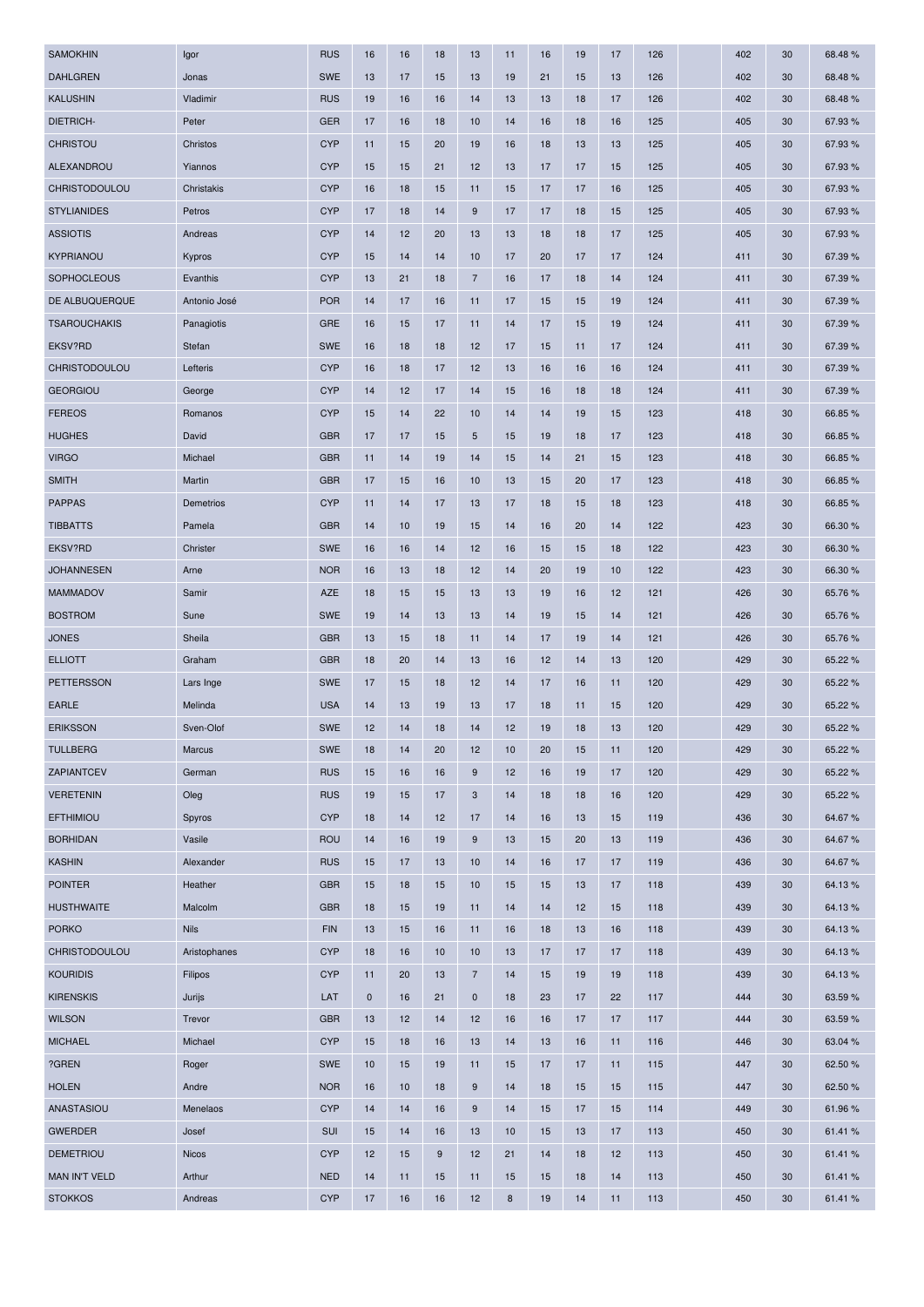| ?BRODD                 | Lina         | <b>SWE</b> | 15           | 13             | 13           | 10               | 12          | 17          | 18          | 14             | 112         | 454 | 30 | 60.87%  |
|------------------------|--------------|------------|--------------|----------------|--------------|------------------|-------------|-------------|-------------|----------------|-------------|-----|----|---------|
| <b>DERIDDER</b>        | Luc          | <b>BEL</b> | 14           | 10             | 19           | 10               | 14          | 14          | 13          | 18             | 112         | 454 | 30 | 60.87%  |
| <b>DIAKOS</b>          | Michael      | <b>CYP</b> | 17           | 12             | 15           | 9                | 15          | 13          | 14          | 17             | 112         | 454 | 30 | 60.87%  |
| <b>PISSAS</b>          | Panagiotis   | <b>GRE</b> | 13           | 15             | 16           | 8                | 12          | 16          | 16          | 15             | 111         | 457 | 30 | 60.33 % |
| <b>MIHUT</b>           | loan         | <b>ROU</b> | 10           | 13             | 19           | 11               | 17          | 15          | 15          | 11             | 111         | 457 | 30 | 60.33%  |
| <b>TIMVIOS</b>         | Charis       | <b>CYP</b> | 17           | 19             | 16           | 10               | 13          | $\pmb{0}$   | 19          | 16             | 110         | 459 | 30 | 59.78%  |
| <b>NICOLAOU</b>        | <b>Nicos</b> | <b>CYP</b> | 20           | 18             | 19           | 13               | $\mathbf 0$ | 23          | 17          | $\mathbf 0$    | 110         | 459 | 30 | 59.78%  |
| CHRISTODOULOU          | Neophytos    | <b>CYP</b> | 12           | 13             | 18           | 10               | 14          | 16          | 14          | 12             | 109         | 461 | 30 | 59.24 % |
| <b>HINIS</b>           | Yiannos      | <b>CYP</b> | 16           | 15             | 15           | $\overline{7}$   | 12          | 15          | 18          | 11             | 109         | 461 | 30 | 59.24 % |
| <b>GEORGIADES</b>      | Evangelos    | <b>CYP</b> | 16           | 14             | 15           | $9\,$            | 15          | 14          | 14          | 12             | 109         | 461 | 30 | 59.24 % |
| <b>CHRISTODOULIDES</b> | Alfredos     | <b>CYP</b> | 16           | 13             | 11           | 11               | 16          | 13          | 16          | 13             | 109         | 461 | 30 | 59.24 % |
| <b>KOULERMOS</b>       | Nicolas      | <b>CYP</b> | 15           | 18             | 19           | 20               | $\mathbf 0$ | $\pmb{0}$   | 20          | 17             | 109         | 461 | 30 | 59.24 % |
| <b>BARTON</b>          | William      | <b>GBR</b> | 16           | $\pmb{0}$      | 17           | $\boldsymbol{8}$ | 12          | 19          | 20          | 15             | 107         | 466 | 30 | 58.15%  |
| <b>KERR</b>            | Charles      | <b>GBR</b> | 12           | 12             | 14           | 9                | 14          | 14          | 16          | 15             | 106         | 467 | 30 | 57.61 % |
| <b>HARDACRE</b>        | lan          | <b>GBR</b> | 15           | 14             | 13           | 11               | 14          | 10          | 15          | 14             | 106         | 467 | 30 | 57.61 % |
| <b>CHABRIERES</b>      | François     | <b>FRA</b> | 15           | 11             | 12           | $\overline{5}$   | 14          | 16          | 15          | 13             | 101         | 470 | 30 | 54.89%  |
| <b>BORGMEIER-LUETZ</b> | Ruth         | <b>GER</b> | 8            | 13             | 16           | 9                | 12          | 15          | 13          | 15             | 101         | 470 | 30 | 54.89%  |
| <b>GEORGIADES</b>      | Gregoris     | <b>CYP</b> | 12           | 14             | 13           | 11               | 11          | 13          | 13          | 12             | 99          | 472 | 30 | 53.80 % |
| <b>KASSAR</b>          | Bashar       | <b>SYR</b> | 21           | 15             | 13           | 13               | 19          | $\pmb{0}$   | $\pmb{0}$   | 17             | 98          | 473 | 30 | 53.26 % |
| <b>PRADE</b>           | Jean-Noel    | <b>USA</b> | 13           | 10             | 12           | $\overline{4}$   | 14          | 15          | 14          | 16             | 98          | 473 | 30 | 53.26 % |
| <b>MIHUT</b>           | Stefan-Doru  | <b>ROU</b> | 12           | 14             | 11           | 10               | 12          | 14          | 14          | 11             | 98          | 473 | 30 | 53.26 % |
| <b>BUTLER</b>          | Christopher  | <b>GBR</b> | 15           | 13             | 10           | $\overline{7}$   | 14          | 14          | 12          | 12             | 97          | 476 | 30 | 52.72%  |
| <b>MCGUCKIN</b>        | John         | <b>GBR</b> | 13           | 13             | 11           | 12               | 9           | 15          | 13          | 11             | 97          | 476 | 30 | 52.72%  |
| <b>TOWNSEND</b>        | George       | <b>GBR</b> | 12           | 15             | 12           | $\overline{7}$   | 15          | $\pmb{0}$   | 20          | 15             | 96          | 478 | 30 | 52.17%  |
| <b>PUTTONEN</b>        | Erkki        | <b>FIN</b> | 15           | 12             | 10           | 8                | 13          | 13          | 12          | 11             | 94          | 479 | 30 | 51.09%  |
| <b>MCQUITTY</b>        | Stewart      | <b>GBR</b> | 15           | $\overline{7}$ | 10           | $\overline{7}$   | 8           | 12          | 17          | 17             | 93          | 480 | 30 | 50.54 % |
| <b>SOKOLOVA</b>        | Oxana        | <b>RUS</b> | 14           | 12             | 11           | 10               | 8           | 11          | 16          | 11             | 93          | 480 | 30 | 50.54 % |
| AL ALI                 | Emad         | <b>JOR</b> | 13           | 13             | 16           | 14               | $\mathbf 0$ | $\pmb{0}$   | 19          | 16             | 91          | 482 | 30 | 49.46%  |
| <b>REIMANN</b>         | Peter        | <b>GBR</b> | 13           | 12             | 11           | 8                | 10          | 10          | 10          | 12             | 86          | 483 | 30 | 46.74 % |
| <b>ROMANOV</b>         | Igor         | <b>RUS</b> | 18           | 16             | 13           | 13               | $\mathbf 0$ | 13          | 0           | $\mathbf 0$    | 73          | 484 | 30 | 39.67%  |
| <b>CHOURIS</b>         | Elias        | <b>CYP</b> | 20           | 19             | 19           | 11               | $\mathbf 0$ | $\mathbf 0$ | 0           | $\mathbf 0$    | 69          | 485 | 30 | 37.50 % |
| <b>POWELL</b>          | Josh         | <b>USA</b> | $\bf{0}$     | $\mathbf 0$    | $\bf{0}$     | $\mathbf 0$      | $\mathbf 0$ | $\pmb{0}$   | $\mathbf 0$ | 25             | 25          | 486 | 30 | 13.59 % |
| <b>AL MASRI</b>        | Samer        | <b>SYR</b> | $\mathbf{3}$ | $\,6\,$        | 3            | $\overline{c}$   | $\mathbf 0$ | $\pmb{0}$   | 5           | $\overline{2}$ | 21          | 487 | 30 | 11.41%  |
| <b>FERET</b>           | Serge        | <b>FRA</b> | $\mathbf 0$  | $\pmb{0}$      | 0            | $\mathbf 0$      | $\mathbf 0$ | $\pmb{0}$   | $\bf{0}$    | $\mathbf 0$    | $\mathbf 0$ | 488 | 30 | 0.00%   |
| <b>SEMENOV</b>         | Evgeny       | <b>RUS</b> | $\mathbf 0$  | $\mathbf 0$    | $\mathbf{0}$ | $\mathbf 0$      | $\mathbf 0$ | $\mathbf 0$ | 0           | $\mathbf 0$    | 0           | 488 | 30 | 0.00%   |
| <b>SHORNIKOV</b>       | Sergey       | <b>RUS</b> | $\pmb{0}$    | $\mathbf 0$    | $\pmb{0}$    | $\mathbf 0$      | $\mathbf 0$ | $\pmb{0}$   | 0           | $\mathbf 0$    | $\mathbf 0$ | 488 | 30 | 0.00%   |
| <b>KLYUBIN</b>         | Alexander    | <b>RUS</b> | $\mathbf 0$  | $\mathbf 0$    | 0            | $\mathbf 0$      | $\mathbf 0$ | $\pmb{0}$   | $\bf{0}$    | $\mathbf 0$    | $\mathbf 0$ | 488 | 30 | 0.00%   |
| <b>KARTOCIUS</b>       | Aldis        | LTU        | $\mathbf 0$  | $\mathbf 0$    | $\mathbf 0$  | $\mathbf 0$      | $\mathbf 0$ | $\pmb{0}$   | 0           | $\mathbf 0$    | $\mathbf 0$ | 488 | 30 | 0.00%   |
| <b>OSMUSHNIKOV</b>     | Vladimir     | <b>RUS</b> | $\mathbf 0$  | $\mathbf 0$    | $\bf{0}$     | $\mathbf 0$      | $\mathbf 0$ | $\pmb{0}$   | $\mathbf 0$ | $\mathbf 0$    | $\pmb{0}$   | 488 | 30 | 0.00%   |
| <b>OLDRING</b>         | Paul         | <b>GBR</b> | $\mathbf 0$  | $\pmb{0}$      | $\mathbf{0}$ | $\mathbf 0$      | $\mathbf 0$ | $\mathbf 0$ | 0           | $\mathbf 0$    | 0           | 488 | 30 | 0.00%   |
| <b>BOECKER</b>         | Thomas       | <b>GER</b> | $\pmb{0}$    | $\pmb{0}$      | 0            | $\mathbf 0$      | $\mathbf 0$ | $\pmb{0}$   | $\pmb{0}$   | $\mathbf 0$    | $\pmb{0}$   | 488 | 30 | 0.00%   |
| <b>PETRICHKOVICH</b>   | Yaroslav     | <b>RUS</b> | $\pmb{0}$    | $\pmb{0}$      | $\bf{0}$     | $\mathbf 0$      | $\mathbf 0$ | $\pmb{0}$   | $\mathbf 0$ | $\mathbf 0$    | $\mathbf 0$ | 488 | 30 | 0.00%   |
| <b>TIMOHIN</b>         | Alexander    | <b>RUS</b> | $\mathbf 0$  | $\mathbf 0$    | $\mathbf 0$  | $\mathbf 0$      | $\mathbf 0$ | $\mathbf 0$ | 0           | $\mathbf 0$    | 0           | 488 | 30 | 0.00%   |
| <b>GORYUNOV</b>        | Vitaly       | <b>RUS</b> | $\mathbf 0$  | $\mathbf 0$    | $\bf{0}$     | $\mathbf 0$      | $\mathbf 0$ | $\pmb{0}$   | $\mathbf 0$ | $\mathbf 0$    | $\pmb{0}$   | 488 | 30 | 0.00%   |
| <b>VERYUTIN</b>        | Petr         | <b>RUS</b> | $\mathbf 0$  | $\mathbf 0$    | $\mathbf 0$  | $\mathbf 0$      | $\mathbf 0$ | $\pmb{0}$   | 0           | $\mathbf 0$    | $\mathbf 0$ | 488 | 30 | 0.00%   |
| <b>BELOV</b>           | Alexander    | <b>RUS</b> | $\mathbf 0$  | $\mathbf 0$    | $\mathbf 0$  | $\mathbf 0$      | $\mathbf 0$ | $\mathbf 0$ | 0           | $\mathbf 0$    | 0           | 488 | 30 | 0.00%   |
| <b>GERMANOV</b>        | Vladimir     | <b>RUS</b> | $\pmb{0}$    | $\pmb{0}$      | $\bf{0}$     | $\mathbf 0$      | $\mathbf 0$ | $\pmb{0}$   | $\pmb{0}$   | $\mathbf 0$    | $\mathbf 0$ | 488 | 30 | 0.00%   |
| <b>STEVE</b>           | Lawley       | <b>GBR</b> | $\mathbf 0$  | $\mathbf 0$    | $\pmb{0}$    | $\mathbf 0$      | $\mathbf 0$ | $\pmb{0}$   | 0           | $\mathbf 0$    | 0           | 488 | 30 | 0.00%   |
| <b>ALBRUN</b>          | Clement      | <b>FRA</b> | $\pmb{0}$    | $\pmb{0}$      | $\pmb{0}$    | $\pmb{0}$        | $\mathbf 0$ | $\pmb{0}$   | $\pmb{0}$   | $\mathbf 0$    | 0           | 488 | 30 | 0.00%   |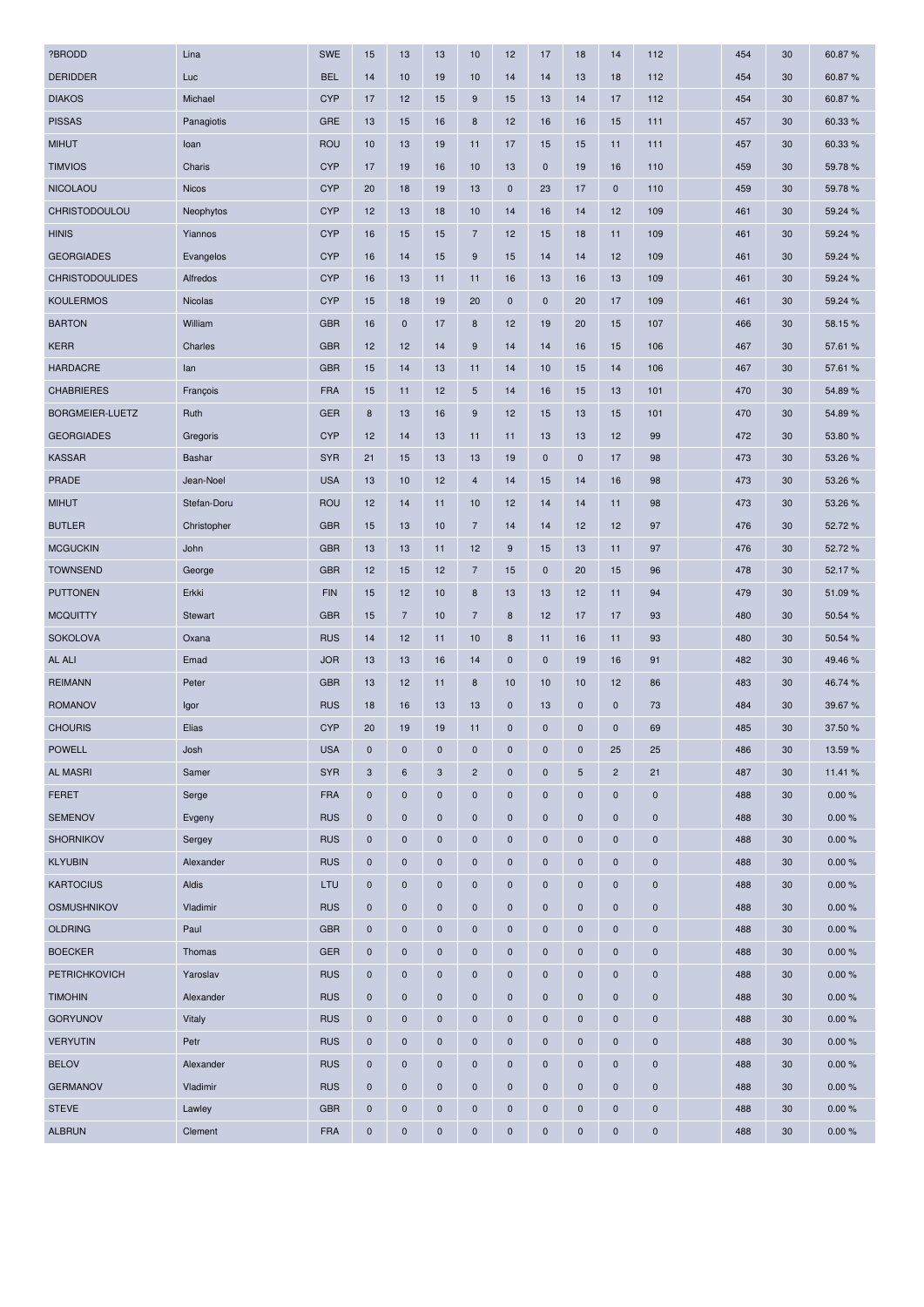

Vom 29/05/2014 bis zum 01/06/2014 - Limassol Zypern

#### Individual shooter Catégorie : Ladies

| <b>Nom</b>             | prénom         | Nat.       | A1 | <b>B1</b> | C <sub>1</sub> | D <sub>1</sub> | A <sub>2</sub> | <b>B2</b> | C <sub>2</sub> | D <sub>2</sub> | <b>Total</b> | S-off | Place          | <b>FFWR</b> | <b>Beretta Cups</b> |
|------------------------|----------------|------------|----|-----------|----------------|----------------|----------------|-----------|----------------|----------------|--------------|-------|----------------|-------------|---------------------|
| <b>HALL</b>            | Cheryl         | <b>GBR</b> | 21 | 21        | 25             | 19             | 22             | 22        | 25             | 21             | 176          |       | $\mathbf{1}$   | 200         | 100.00 %            |
| <b>LAPARRA CUENCA</b>  | <b>Beatriz</b> | <b>ESP</b> | 20 | 23        | 24             | 19             | 20             | 24        | 19             | 23             | 172          |       | $\overline{c}$ | 160         | 97.73%              |
| <b>TORRES MENDIETA</b> | Antonia        | <b>ESP</b> | 17 | 22        | 22             | 19             | 21             | 22        | 23             | 19             | 165          |       | 3              | 120         | 93.75%              |
| <b>ALEXANDROVA</b>     | Inna           | <b>RUS</b> | 20 | 21        | 21             | 19             | 20             | 22        | 22             | 19             | 164          |       | 4              | 115         | 93.18%              |
| <b>MARUZZO</b>         | Martina        | <b>ITA</b> | 19 | 17        | 21             | 18             | 20             | 25        | 21             | 18             | 159          |       | 5              | 110         | 90.34 %             |
| <b>BERGKVIST</b>       | Rebecka        | <b>SWE</b> | 21 | 23        | 20             | 17             | 17             | 20        | 19             | 22             | 159          |       | 5              | 110         | 90.34 %             |
| <b>FLAMMINI</b>        | Carla          | <b>ITA</b> | 21 | 19        | 18             | 18             | 22             | 21        | 19             | 20             | 158          |       | $\overline{7}$ | 100         | 89.77%              |
| <b>WHITE</b>           | Sarah          | <b>GBR</b> | 16 | 21        | 22             | 17             | 20             | 20        | 19             | 19             | 154          |       | 8              | 95          | 87.50 %             |
| <b>GALECKA</b>         | Iveta          | LAT        | 17 | 20        | 15             | 18             | 19             | 24        | 22             | 19             | 154          |       | 8              | 95          | 87.50 %             |
| <b>EASTON</b>          | Pet            | <b>GBR</b> | 20 | 19        | 19             | 15             | 20             | 19        | 24             | 16             | 152          |       | 10             | 85          | 86.36 %             |
| <b>TOSTI</b>           | Jessica        | <b>ITA</b> | 18 | 18        | 19             | 14             | 20             | 23        | 17             | 21             | 150          |       | 11             | 82          | 85.23 %             |
| <b>NATALIA</b>         | Kolyachko      | <b>RUS</b> | 17 | 20        | 18             | 19             | 16             | 20        | 20             | 20             | 150          |       | 11             | 82          | 85.23 %             |
| <b>SAWKINS</b>         | Carole         | <b>GBR</b> | 20 | 19        | 20             | 15             | 20             | 17        | 19             | 19             | 149          |       | 13             | 76          | 84.66%              |
| <b>GERPE</b>           | Rosa Maria     | <b>ESP</b> | 16 | 14        | 21             | 18             | 20             | 18        | 20             | 22             | 149          |       | 13             | 76          | 84.66%              |
| <b>RIDDINGTON</b>      | Tracey         | <b>GBR</b> | 21 | 19        | 17             | 17             | 19             | 19        | 17             | 20             | 149          |       | 13             | 76          | 84.66%              |
| <b>CLOITRE</b>         | Christel       | <b>FRA</b> | 18 | 20        | 19             | 12             | 20             | 20        | 19             | 20             | 148          |       | 16             | 67          | 84.09%              |
| <b>MCKENZIE</b>        | Rebecca        | <b>GBR</b> | 20 | 17        | 20             | 12             | 17             | 20        | 20             | 21             | 147          |       | 17             | 64          | 83.52%              |
| <b>SCHJELDE</b>        | Lisa           | <b>SWE</b> | 21 | 18        | 20             | 16             | 21             | 19        | 18             | 14             | 147          |       | 17             | 64          | 83.52 %             |
| <b>LOOGHE</b>          | Aurore         | <b>FRA</b> | 18 | 19        | 17             | 15             | 16             | 22        | 18             | 22             | 147          |       | 17             | 64          | 83.52%              |
| <b>DIVARET</b>         | Marine         | <b>FRA</b> | 20 | 15        | 19             | 15             | 15             | 21        | 22             | 19             | 146          |       | 20             | 55          | 82.95 %             |
| <b>BUKINA</b>          | Oxana          | <b>RUS</b> | 19 | 22        | 17             | 13             | 17             | 18        | 21             | 18             | 145          |       | 21             | 52          | 82.39%              |
| JUH?SZ                 | Lenke          | <b>HUN</b> | 18 | 18        | 18             | 17             | 16             | 23        | 20             | 13             | 143          |       | 22             | 49          | 81.25%              |
| <b>KARLSSON</b>        | <b>Therese</b> | <b>SWE</b> | 18 | 16        | 20             | 12             | 18             | 21        | 18             | 20             | 143          |       | 22             | 49          | 81.25%              |
| <b>ROTH</b>            | Christiane     | <b>GER</b> | 16 | 16        | 20             | 19             | 15             | 18        | 18             | 20             | 142          |       | 24             | 43          | 80.68%              |
| <b>MARTIN</b>          | Amanda         | <b>SWE</b> | 17 | 16        | 22             | 13             | 20             | 19        | 17             | 17             | 141          |       | 25             | 40          | 80.11%              |
| <b>GRYSPEERDT</b>      | Nicky          | <b>GBR</b> | 20 | 16        | 19             | 11             | 17             | 21        | 17             | 20             | 141          |       | 25             | 40          | 80.11%              |
| <b>SCHEICHENOST</b>    | Regine         | <b>AUT</b> | 20 | 20        | 14             | 17             | 16             | 15        | 16             | 17             | 135          |       | 27             | 30          | 76.70%              |
| <b>FOX</b>             | Jacqueline     | <b>GBR</b> | 19 | 19        | 15             | 9              | 20             | 17        | 18             | 18             | 135          |       | 27             | 30          | 76.70 %             |
| PRASCHL-BICHLER        | Angelika       | <b>AUT</b> | 18 | 15        | 20             | 9              | 20             | 20        | 13             | 17             | 132          |       | 29             | 30          | 75.00 %             |
| <b>SPEAKMAN</b>        | June           | <b>GBR</b> | 14 | 18        | 20             | 9              | 15             | 17        | 21             | 17             | 131          |       | 30             | 30          | 74.43%              |
| <b>ROSIER</b>          | Françoise      | <b>FRA</b> | 18 | 16        | 12             | 14             | 16             | 18        | 16             | 20             | 130          |       | 31             | 30          | 73.86%              |
| <b>KIRENSKA</b>        | Ira            | LAT        | 14 | 17        | 20             | 12             | 16             | 19        | 14             | 18             | 130          |       | 31             | 30          | 73.86%              |
| MATSABERIDZE           | Ketevan        | <b>RUS</b> | 12 | 18        | 20             | 13             | 18             | 15        | 15             | 18             | 129          |       | 33             | 30          | 73.30 %             |
| <b>MARRIS</b>          | Angela         | <b>GBR</b> | 15 | 15        | 16             | 16             | 18             | 17        | 12             | 18             | 127          |       | 34             | 30          | 72.16%              |
| <b>TIBBATTS</b>        | Pamela         | <b>GBR</b> | 14 | 10        | 19             | 15             | 14             | 16        | 20             | 14             | 122          |       | 35             | 30          | 69.32%              |
| <b>JONES</b>           | Sheila         | <b>GBR</b> | 13 | 15        | 18             | 11             | 14             | 17        | 19             | 14             | 121          |       | 36             | 30          | 68.75%              |
| EARLE                  | Melinda        | <b>USA</b> | 14 | 13        | 19             | 13             | 17             | 18        | 11             | 15             | 120          |       | 37             | 30          | 68.18%              |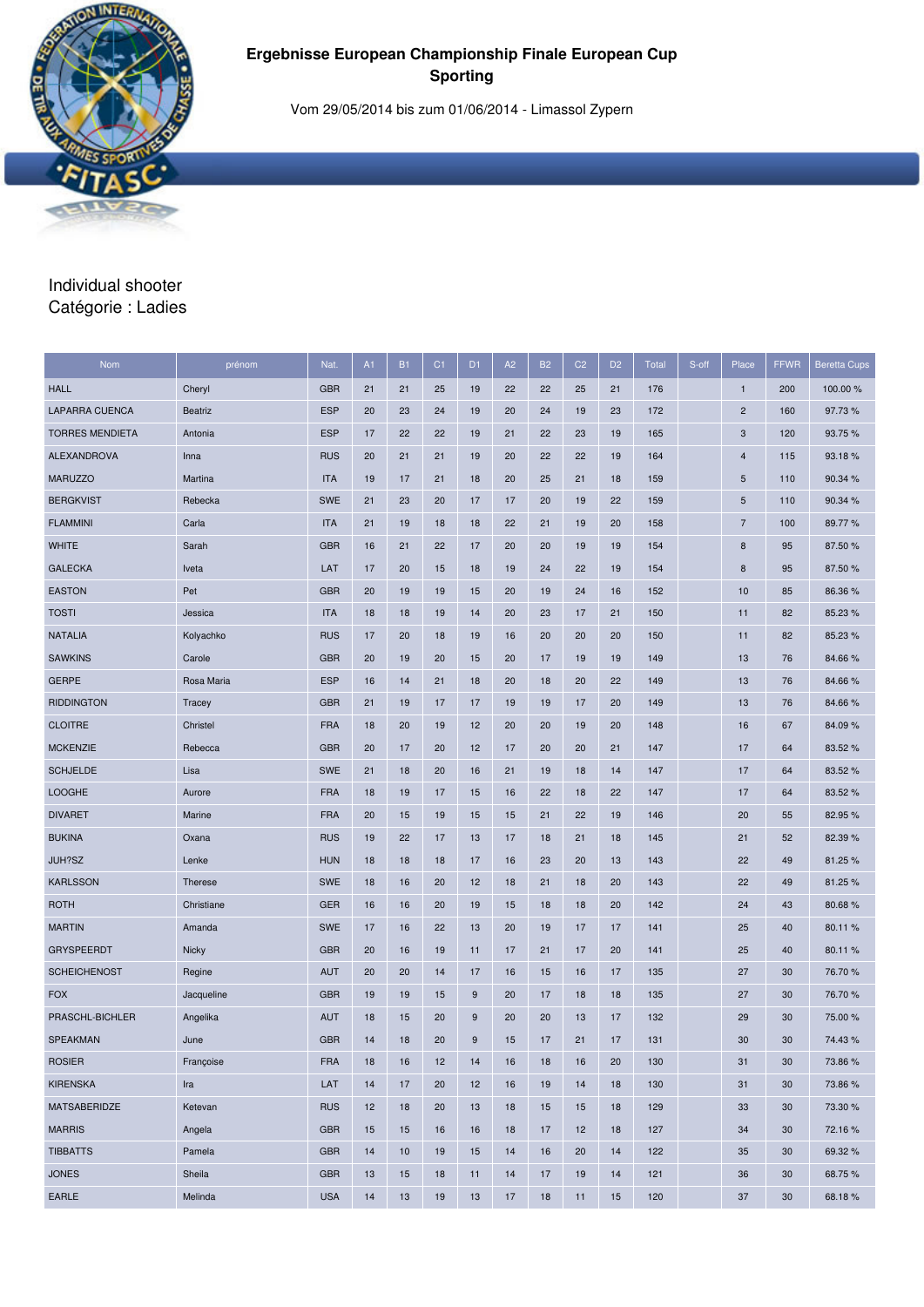| <b>POINTER</b>  | Heather | <b>GBR</b> | 15 | 18 | 15 | 10 | 15              | 15              | 13 | 17 | 118 | 38 | 30 | 67.05 % |
|-----------------|---------|------------|----|----|----|----|-----------------|-----------------|----|----|-----|----|----|---------|
| ?BRODD          | Lina    | <b>SWE</b> | 15 | 13 | 13 | 10 | 12 <sup>2</sup> | 17              | 18 | 14 | 112 | 39 | 30 | 63.64 % |
| BORGMEIER-LUETZ | Ruth    | <b>GER</b> |    | 13 | 16 | 9  | 12              | 15 <sup>1</sup> | 13 | 15 | 101 | 40 | 30 | 57.39 % |
| <b>SOKOLOVA</b> | Oxana   | <b>RUS</b> | 14 | 12 | 11 | 10 | 8               | 11              | 16 | 11 | 93  | 41 | 30 | 52.84 % |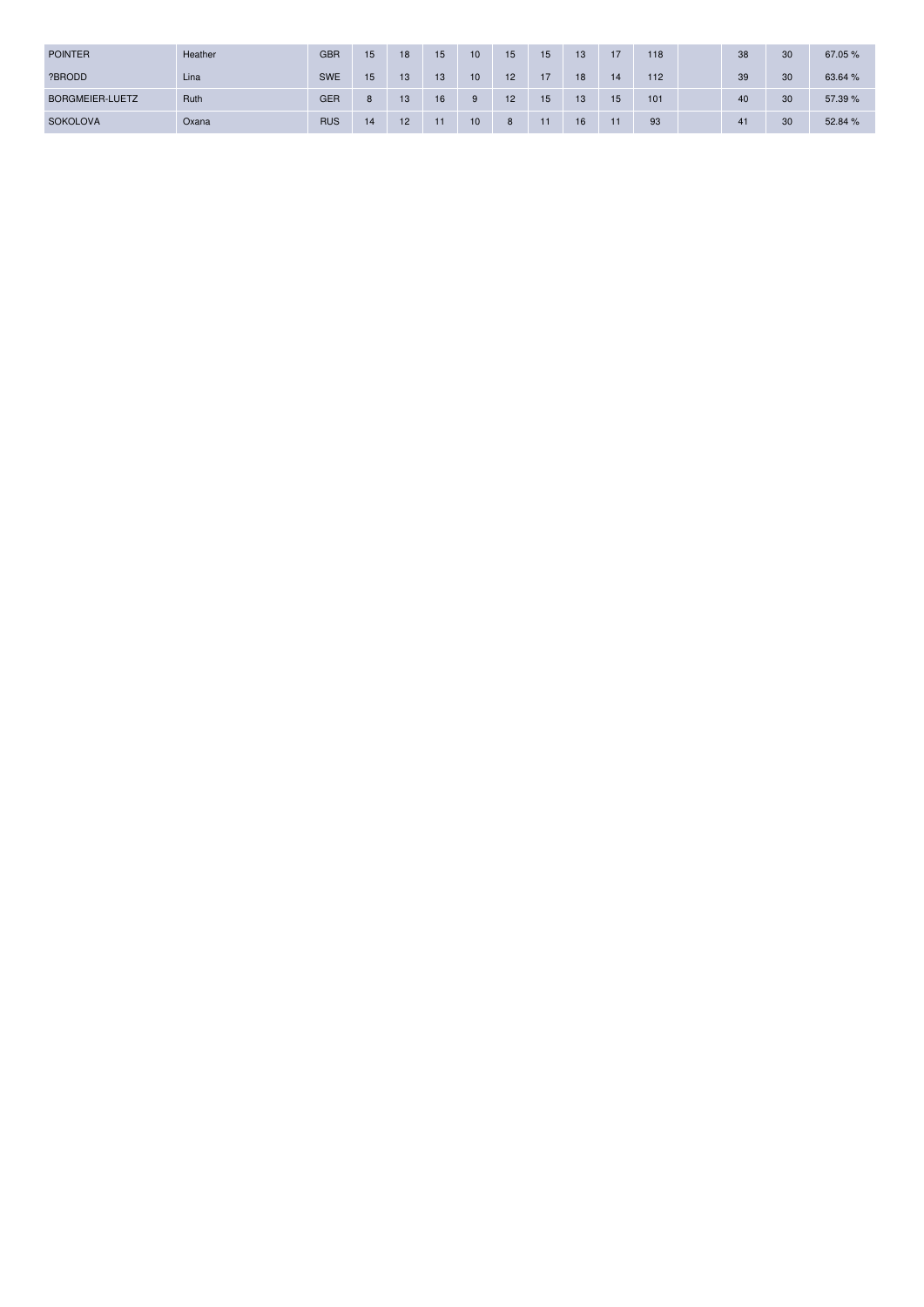

Vom 29/05/2014 bis zum 01/06/2014 - Limassol Zypern

#### Individual shooter Catégorie : Veteran

| <b>Nom</b>         | prénom        | Nat.       | A1 | <b>B1</b> | C <sub>1</sub> | D <sub>1</sub> | A <sub>2</sub> | <b>B2</b> | C <sub>2</sub> | D <sub>2</sub> | <b>Total</b> | S-off | Place           | <b>FFWR</b> | <b>Beretta Cups</b> |
|--------------------|---------------|------------|----|-----------|----------------|----------------|----------------|-----------|----------------|----------------|--------------|-------|-----------------|-------------|---------------------|
| <b>BRIGHTWELL</b>  | <b>Steve</b>  | <b>GBR</b> | 23 | 23        | 25             | 18             | 24             | 25        | 24             | 21             | 183          |       | $\mathbf{1}$    | 200         | 100.00 %            |
| <b>SPADA</b>       | Veniero       | <b>ITA</b> | 21 | 22        | 22             | 19             | 23             | 25        | 20             | 25             | 177          |       | $\overline{c}$  | 160         | 96.72%              |
| <b>MARCHERON</b>   | Alain         | <b>FRA</b> | 21 | 24        | 21             | 20             | 22             | 22        | 23             | 22             | 175          |       | 3               | 120         | 95.63%              |
| <b>PALMER</b>      | Robert        | <b>GBR</b> | 21 | 21        | 24             | 19             | 21             | 20        | 24             | 21             | 171          |       | 4               | 115         | 93.44 %             |
| <b>CHAPMAN</b>     | Eric          | <b>GBR</b> | 20 | 18        | 23             | 17             | 21             | 25        | 24             | 22             | 170          |       | 5               | 110         | 92.90%              |
| <b>WILLIAMS</b>    | Stephen       | <b>GBR</b> | 22 | 22        | 23             | 21             | 21             | 21        | 21             | 18             | 169          |       | $6\phantom{1}6$ | 105         | 92.35 %             |
| <b>RIDDINGTON</b>  | Luke          | <b>GBR</b> | 21 | 20        | 24             | 18             | 20             | 23        | 21             | 22             | 169          |       | 6               | 105         | 92.35 %             |
| <b>HEGYES</b>      | Zoltán        | <b>HUN</b> | 22 | 19        | 23             | 16             | 23             | 23        | 21             | 22             | 169          |       | 6               | 105         | 92.35 %             |
| <b>LOYEN</b>       | Jean Francois | <b>FRA</b> | 20 | 23        | 22             | 19             | 21             | 23        | 22             | 19             | 169          |       | 6               | 105         | 92.35 %             |
| <b>MANVELL</b>     | Tony          | <b>GBR</b> | 23 | 21        | 23             | 18             | 18             | 24        | 20             | 22             | 169          |       | 6               | 105         | 92.35 %             |
| <b>POOL</b>        | John          | <b>GBR</b> | 21 | 22        | 21             | 16             | 22             | 24        | 23             | 19             | 168          |       | 11              | 82          | 91.80%              |
| <b>RAMBAUT</b>     | Charly        | <b>FRA</b> | 24 | 19        | 21             | 19             | 23             | 23        | 19             | 18             | 166          |       | 12              | 79          | 90.71%              |
| <b>SMITH</b>       | Christopher   | <b>GBR</b> | 22 | 20        | 22             | 18             | 21             | 23        | 20             | 19             | 165          |       | 13              | 76          | 90.16%              |
| <b>POINTER</b>     | David         | <b>GBR</b> | 23 | 22        | 21             | 15             | 18             | 23        | 21             | 22             | 165          |       | 13              | 76          | 90.16%              |
| LALLEMENT          | Denis         | <b>FRA</b> | 21 | 22        | 21             | 14             | 22             | 22        | 22             | 19             | 163          |       | 15              | 70          | 89.07%              |
| <b>SESTINI</b>     | Carlo         | <b>ITA</b> | 17 | 20        | 22             | 16             | 20             | 24        | 23             | 20             | 162          |       | 16              | 67          | 88.52%              |
| <b>MOUSSION</b>    | Joël          | <b>FRA</b> | 18 | 19        | 20             | 15             | 20             | 23        | 23             | 22             | 160          |       | 17              | 64          | 87.43%              |
| <b>SAMERKHANOV</b> | Rushan        | <b>RUS</b> | 19 | 18        | 20             | 15             | 21             | 22        | 21             | 23             | 159          |       | 18              | 61          | 86.89%              |
| <b>MANSHOVEN</b>   | Eric          | <b>BEL</b> | 20 | 18        | 20             | 17             | 23             | 20        | 22             | 17             | 157          |       | 19              | 58          | 85.79%              |
| <b>ARTHURS</b>     | Robert        | <b>GBR</b> | 19 | 21        | 21             | 15             | 20             | 22        | 21             | 18             | 157          |       | 19              | 58          | 85.79%              |
| ARMSTRONG          | Andy          | <b>GBR</b> | 20 | 18        | 21             | 18             | 21             | 20        | 17             | 22             | 157          |       | 19              | 58          | 85.79%              |
| <b>PRICE</b>       | John          | <b>GBR</b> | 20 | 17        | 20             | 22             | 19             | 19        | 24             | 15             | 156          |       | 22              | 49          | 85.25 %             |
| AMMANNATI          | Stefano       | <b>ITA</b> | 22 | 20        | 23             | 17             | 15             | 20        | 19             | 19             | 155          |       | 23              | 46          | 84.70%              |
| <b>NOSKOV</b>      | Oleg          | <b>RUS</b> | 21 | 19        | 22             | 16             | 18             | 19        | 20             | 20             | 155          |       | 23              | 46          | 84.70%              |
| <b>JAY</b>         | Neville       | <b>GBR</b> | 21 | 20        | 20             | 15             | 17             | 21        | 22             | 17             | 153          |       | 25              | 40          | 83.61 %             |
| <b>SMITH</b>       | Peter         | <b>GBR</b> | 19 | 19        | 20             | 19             | 16             | 20        | 23             | 17             | 153          |       | 25              | 40          | 83.61 %             |
| <b>BLOXHAM</b>     | Carl          | <b>GBR</b> | 21 | 18        | 20             | 20             | 16             | 20        | 21             | 17             | 153          |       | 25              | 40          | 83.61 %             |
| <b>ZAMBONI</b>     | Giovanni      | <b>ITA</b> | 20 | 18        | 20             | 14             | 16             | 19        | 23             | 22             | 152          |       | 28              | 30          | 83.06 %             |
| <b>KRONHOLM</b>    | Kent          | <b>SWE</b> | 19 | 20        | 22             | 15             | 16             | 20        | 21             | 18             | 151          |       | 29              | 30          | 82.51 %             |
| <b>FOORD</b>       | John          | <b>GBR</b> | 18 | 19        | 22             | 15             | 20             | 20        | 19             | 17             | 150          |       | 30              | 30          | 81.97%              |
| LEBEDEV            | Sergey        | <b>RUS</b> | 20 | 21        | 16             | 16             | 18             | 21        | 20             | 18             | 150          |       | 30              | 30          | 81.97%              |
| <b>BEDINGFIELD</b> | Neil          | <b>GBR</b> | 20 | 17        | 19             | 18             | 20             | 20        | 19             | 17             | 150          |       | 30              | 30          | 81.97%              |
| <b>SMITH</b>       | Hugh          | <b>GBR</b> | 22 | 16        | 19             | 14             | 18             | 23        | 20             | 17             | 149          |       | 33              | 30          | 81.42%              |
| <b>BENNETT</b>     | Kenneth       | <b>GBR</b> | 21 | 19        | 18             | 15             | 18             | 18        | 23             | 17             | 149          |       | 33              | 30          | 81.42%              |
| <b>DIGNAM</b>      | John          | <b>IRL</b> | 17 | 18        | 21             | 13             | 18             | 23        | 21             | 18             | 149          |       | 33              | 30          | 81.42%              |
| <b>RENAUD</b>      | Joel          | <b>FRA</b> | 15 | 18        | 20             | 13             | 19             | 20        | 22             | 21             | 148          |       | 36              | 30          | 80.87%              |
| <b>BUKIN</b>       | Vladimir      | <b>RUS</b> | 22 | 19        | 20             | 17             | 19             | 19        | 18             | 14             | 148          |       | 36              | 30          | 80.87%              |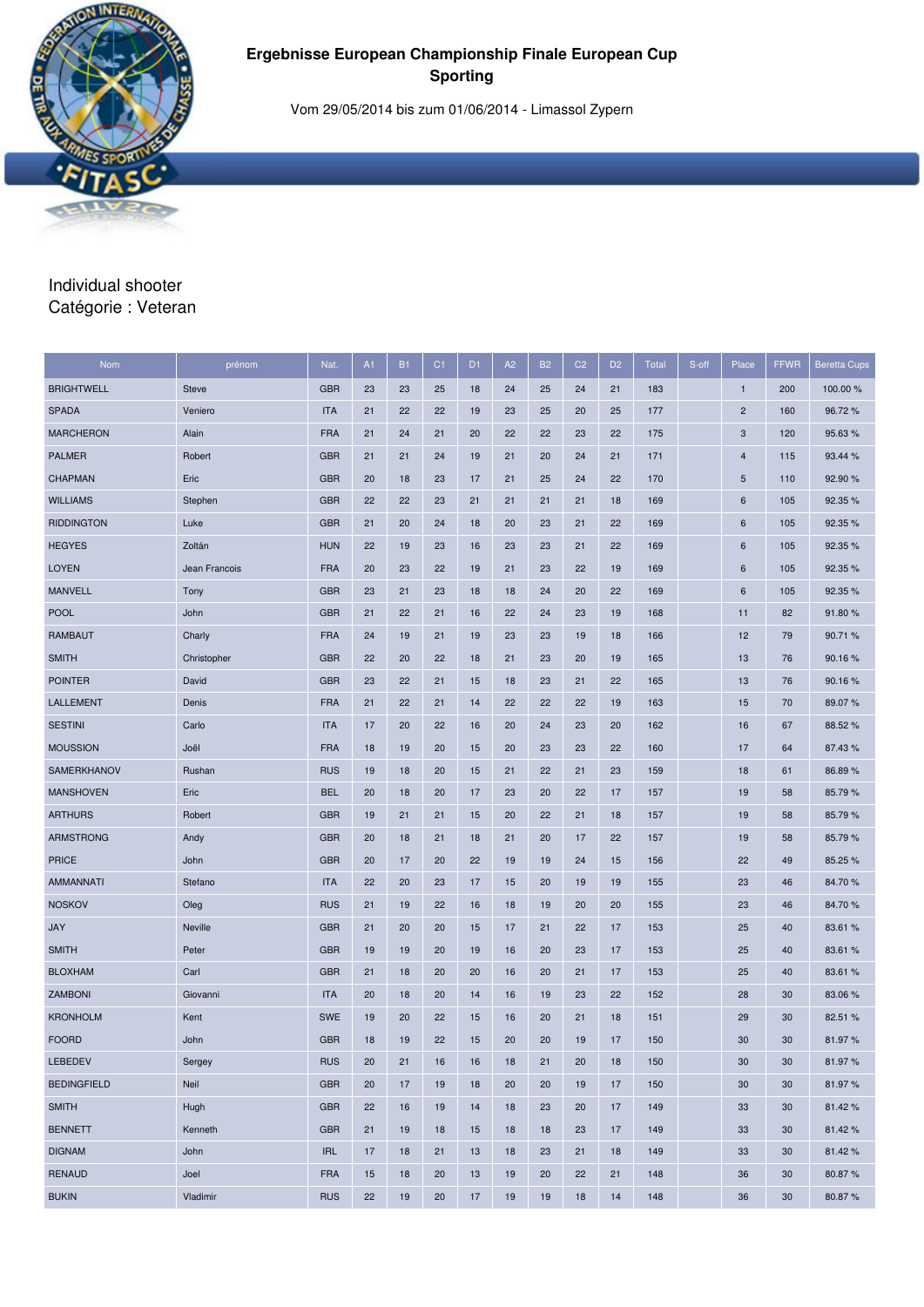| <b>KHLESTOV</b>      | Alexander        | <b>RUS</b> | 16 | 19 | 18 | 16               | 22 | 20 | 18 | 19 | 148 | 36 | 30 | 80.87%  |
|----------------------|------------------|------------|----|----|----|------------------|----|----|----|----|-----|----|----|---------|
| <b>CHAPMAN</b>       | Martin           | <b>GBR</b> | 19 | 17 | 21 | 19               | 16 | 18 | 18 | 20 | 148 | 36 | 30 | 80.87%  |
| <b>SHORE</b>         | Andy             | <b>GBR</b> | 20 | 19 | 19 | 14               | 18 | 21 | 23 | 13 | 147 | 40 | 30 | 80.33%  |
| <b>KYTOMAA</b>       | Juha             | <b>FIN</b> | 17 | 18 | 23 | 14               | 16 | 20 | 20 | 19 | 147 | 40 | 30 | 80.33 % |
| <b>KYRITSIS</b>      | Petros           | <b>CYP</b> | 20 | 19 | 21 | 14               | 18 | 20 | 18 | 16 | 146 | 42 | 30 | 79.78%  |
| <b>HARRISON</b>      | John A           | <b>GBR</b> | 18 | 19 | 21 | 13               | 17 | 20 | 20 | 17 | 145 | 43 | 30 | 79.23%  |
| <b>SZAB</b>          | János            | <b>HUN</b> | 17 | 18 | 20 | 19               | 16 | 20 | 17 | 18 | 145 | 43 | 30 | 79.23 % |
| <b>ROE</b>           | Keith            | <b>GBR</b> | 19 | 18 | 20 | 15               | 23 | 17 | 18 | 15 | 145 | 43 | 30 | 79.23 % |
| <b>SERGEEV</b>       | Nikolay          | <b>RUS</b> | 19 | 15 | 18 | 11               | 22 | 21 | 18 | 20 | 144 | 46 | 30 | 78.69%  |
| <b>EFSTRATIOU</b>    | George           | <b>CYP</b> | 19 | 17 | 20 | 16               | 17 | 21 | 19 | 15 | 144 | 46 | 30 | 78.69%  |
| <b>GRANTHAM</b>      | Keith            | <b>GBR</b> | 15 | 22 | 21 | 14               | 19 | 16 | 20 | 17 | 144 | 46 | 30 | 78.69%  |
| <b>KAMENEV</b>       | Alexander        | <b>RUS</b> | 17 | 23 | 16 | 14               | 15 | 20 | 19 | 20 | 144 | 46 | 30 | 78.69%  |
| <b>ACCAPUTO</b>      | Nello            | <b>BEL</b> | 21 | 22 | 19 | 10               | 13 | 18 | 20 | 20 | 143 | 50 | 30 | 78.14 % |
| <b>DELBOS</b>        | Philippe         | <b>FRA</b> | 15 | 18 | 18 | 13               | 17 | 22 | 21 | 19 | 143 | 50 | 30 | 78.14 % |
| <b>VEIT</b>          | Franz            | <b>AUT</b> | 13 | 15 | 21 | 17               | 19 | 21 | 17 | 16 | 139 | 52 | 30 | 75.96%  |
| <b>WIEBING</b>       | Berend           | <b>NED</b> | 18 | 15 | 18 | 10               | 17 | 20 | 20 | 21 | 139 | 52 | 30 | 75.96%  |
| <b>IONA</b>          | <b>Neoklis</b>   | <b>CYP</b> | 16 | 18 | 19 | 12               | 15 | 21 | 20 | 18 | 139 | 52 | 30 | 75.96 % |
| <b>LARSSON</b>       | Bengt            | <b>SWE</b> | 20 | 17 | 14 | 15               | 18 | 20 | 19 | 16 | 139 | 52 | 30 | 75.96 % |
| <b>SERGEEV</b>       | Eduard           | <b>RUS</b> | 18 | 19 | 19 | $9\,$            | 21 | 19 | 14 | 19 | 138 | 56 | 30 | 75.41 % |
| L?TZ                 | Lutz             | <b>GER</b> | 21 | 16 | 19 | 16               | 19 | 18 | 17 | 12 | 138 | 56 | 30 | 75.41 % |
| <b>WAGGER</b>        | Franz            | <b>AUT</b> | 18 | 17 | 18 | 14               | 15 | 18 | 20 | 18 | 138 | 56 | 30 | 75.41 % |
| <b>MEYER</b>         | Jörg-Dieter      | <b>GER</b> | 18 | 19 | 16 | 15               | 19 | 16 | 17 | 17 | 137 | 59 | 30 | 74.86%  |
| <b>WEBSTER</b>       | Gordon           | <b>GBR</b> | 14 | 21 | 14 | 17               | 13 | 18 | 20 | 20 | 137 | 59 | 30 | 74.86%  |
| <b>VOGLINO</b>       | Yves             | <b>FRA</b> | 22 | 18 | 19 | 13               | 12 | 17 | 20 | 16 | 137 | 59 | 30 | 74.86%  |
| AWVE                 | William          | <b>USA</b> | 22 | 19 | 18 | $\overline{7}$   | 20 | 16 | 17 | 17 | 136 | 62 | 30 | 74.32%  |
| <b>PHANI</b>         | Christodoulos    | <b>CYP</b> | 17 | 17 | 19 | 13               | 16 | 18 | 19 | 16 | 135 | 63 | 30 | 73.77%  |
| <b>MCKENZIE</b>      | John             | <b>GBR</b> | 18 | 12 | 19 | 12               | 17 | 21 | 18 | 17 | 134 | 64 | 30 | 73.22 % |
| LAINE                | Risto            | <b>FIN</b> | 17 | 17 | 21 | 14               | 16 | 19 | 17 | 13 | 134 | 64 | 30 | 73.22 % |
| <b>SHOKUROV</b>      | Gennady          | <b>RUS</b> | 16 | 18 | 17 | 15               | 15 | 21 | 14 | 18 | 134 | 64 | 30 | 73.22 % |
| <b>SZAB</b>          | Zoltán           | <b>HUN</b> | 17 | 17 | 17 | 13               | 16 | 14 | 20 | 20 | 134 | 64 | 30 | 73.22 % |
| L?ONARD              | Alain            | <b>BEL</b> | 20 | 13 | 18 | 15               | 16 | 18 | 16 | 17 | 133 | 68 | 30 | 72.68%  |
| <b>PISTOLAS</b>      | <b>Dimitrios</b> | <b>GRE</b> | 13 | 17 | 20 | 13               | 14 | 19 | 19 | 17 | 132 | 69 | 30 | 72.13%  |
| K?PFER               | Georg            | <b>SUI</b> | 17 | 13 | 16 | 15               | 16 | 18 | 20 | 16 | 131 | 70 | 30 | 71.58%  |
| <b>KAMPANELAS</b>    | Pavlos           | <b>CYP</b> | 17 | 13 | 18 | 12               | 17 | 21 | 16 | 15 | 129 | 71 | 30 | 70.49%  |
| <b>WHITE</b>         | Christoper       | <b>GBR</b> | 14 | 18 | 16 | 10               | 18 | 16 | 16 | 19 | 127 | 72 | 30 | 69.40%  |
| <b>BUCKLAND</b>      | <b>Brian</b>     | <b>GBR</b> | 16 | 18 | 18 | 11               | 13 | 17 | 20 | 14 | 127 | 72 | 30 | 69.40%  |
| <b>LIEDBERG</b>      | Michael          | SWE        | 19 | 12 | 19 | 11               | 14 | 20 | 15 | 17 | 127 | 72 | 30 | 69.40%  |
| <b>SAMOKHIN</b>      | Igor             | <b>RUS</b> | 16 | 16 | 18 | 13               | 11 | 16 | 19 | 17 | 126 | 75 | 30 | 68.85%  |
| ALEXANDROU           | Yiannos          | <b>CYP</b> | 15 | 15 | 21 | 12               | 13 | 17 | 17 | 15 | 125 | 76 | 30 | 68.31 % |
| DE ALBUQUERQUE       | Antonio José     | <b>POR</b> | 14 | 17 | 16 | 11               | 17 | 15 | 15 | 19 | 124 | 77 | 30 | 67.76 % |
| EKSV?RD              | Stefan           | <b>SWE</b> | 16 | 18 | 18 | 12               | 17 | 15 | 11 | 17 | 124 | 77 | 30 | 67.76%  |
| <b>SMITH</b>         | Martin           | <b>GBR</b> | 17 | 15 | 16 | 10               | 13 | 15 | 20 | 17 | 123 | 79 | 30 | 67.21 % |
| <b>JOHANNESEN</b>    | Arne             | <b>NOR</b> | 16 | 13 | 18 | 12               | 14 | 20 | 19 | 10 | 122 | 80 | 30 | 66.67%  |
| EKSV?RD              | Christer         | SWE        | 16 | 16 | 14 | 12               | 16 | 15 | 15 | 18 | 122 | 80 | 30 | 66.67%  |
| ZAPIANTCEV           | German           | <b>RUS</b> | 15 | 16 | 16 | $\boldsymbol{9}$ | 12 | 16 | 19 | 17 | 120 | 82 | 30 | 65.57 % |
| <b>PETTERSSON</b>    | Lars Inge        | <b>SWE</b> | 17 | 15 | 18 | 12               | 14 | 17 | 16 | 11 | 120 | 82 | 30 | 65.57%  |
| <b>ELLIOTT</b>       | Graham           | <b>GBR</b> | 18 | 20 | 14 | 13               | 16 | 12 | 14 | 13 | 120 | 82 | 30 | 65.57%  |
| <b>EFTHIMIOU</b>     | Spyros           | <b>CYP</b> | 18 | 14 | 12 | 17               | 14 | 16 | 13 | 15 | 119 | 85 | 30 | 65.03%  |
| <b>PORKO</b>         | <b>Nils</b>      | <b>FIN</b> | 13 | 15 | 16 | 11               | 16 | 18 | 13 | 16 | 118 | 86 | 30 | 64.48%  |
| <b>HUSTHWAITE</b>    | Malcolm          | <b>GBR</b> | 18 | 15 | 19 | 11               | 14 | 14 | 12 | 15 | 118 | 86 | 30 | 64.48%  |
| <b>WILSON</b>        | Trevor           | <b>GBR</b> | 13 | 12 | 14 | 12               | 16 | 16 | 17 | 17 | 117 | 88 | 30 | 63.93 % |
| <b>MAN IN'T VELD</b> | Arthur           | <b>NED</b> | 14 | 11 | 15 | 11               | 15 | 15 | 18 | 14 | 113 | 89 | 30 | 61.75%  |
|                      |                  |            |    |    |    |                  |    |    |    |    |     |    |    |         |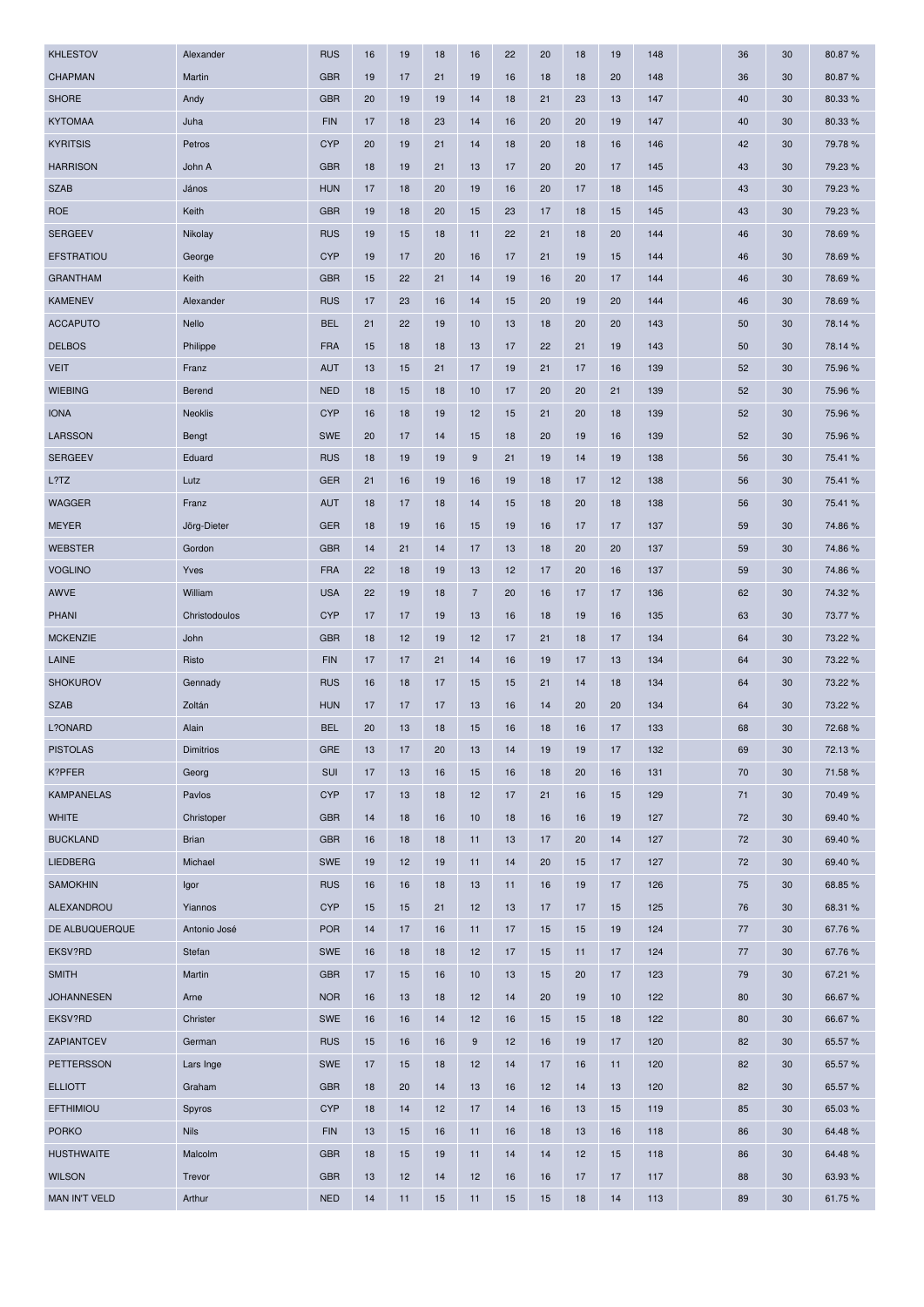| <b>DERIDDER</b>      | Luc      | <b>BEL</b> | 14           | 10             | 19           | 10             | 14          | 14           | 13           | 18           | 112          | 90 | 30 | 61.20%  |
|----------------------|----------|------------|--------------|----------------|--------------|----------------|-------------|--------------|--------------|--------------|--------------|----|----|---------|
| <b>CHABRIERES</b>    | François | <b>FRA</b> | 15           | 11             | 12           | 5              | 14          | 16           | 15           | 13           | 101          | 91 | 30 | 55.19 % |
| <b>MCQUITTY</b>      | Stewart  | <b>GBR</b> | 15           | $\overline{7}$ | 10           | $\overline{7}$ | 8           | 12           | 17           | 17           | 93           | 92 | 30 | 50.82%  |
| <b>REIMANN</b>       | Peter    | <b>GBR</b> | 13           | 12             | 11           | 8              | 10          | 10           | 10           | 12           | 86           | 93 | 30 | 46.99%  |
| <b>BOECKER</b>       | Thomas   | <b>GER</b> | $\mathbf{0}$ | $\mathbf 0$    | $\mathbf{0}$ | $\mathbf{0}$   | $\mathbf 0$ | $\mathbf 0$  | $\mathbf{0}$ | $\mathbf{0}$ | $\mathbf{0}$ | 94 | 30 | 0.00%   |
| <b>FERET</b>         | Serge    | <b>FRA</b> | $\mathbf{0}$ | $\mathbf{0}$   | $\mathbf{0}$ | $\mathbf{0}$   | 0           | $\Omega$     | $\mathbf{0}$ | $\mathbf 0$  | $\mathbf{0}$ | 94 | 30 | 0.00%   |
| <b>OLDRING</b>       | Paul     | <b>GBR</b> | $\mathbf{0}$ | $\mathbf{0}$   | $\mathbf{0}$ | $\mathbf{0}$   | $\mathbf 0$ | $\mathbf 0$  | $\mathbf{0}$ | $\mathbf{0}$ | $\mathbf{0}$ | 94 | 30 | 0.00%   |
| <b>PETRICHKOVICH</b> | Yaroslav | <b>RUS</b> | $\mathbf{0}$ | $\mathbf 0$    | $\mathbf{0}$ | $\mathbf{0}$   | $\mathbf 0$ | $\mathbf 0$  | $\mathbf{0}$ | $\mathbf{0}$ | $\mathbf 0$  | 94 | 30 | 0.00%   |
| <b>STEVE</b>         | Lawley   | <b>GBR</b> | $\mathbf 0$  | $\mathbf 0$    | $\mathbf{0}$ | $\mathbf 0$    | $\mathbf 0$ | $\mathbf{0}$ | $\mathbf 0$  | $\mathbf{0}$ | $\mathbf 0$  | 94 | 30 | 0.00%   |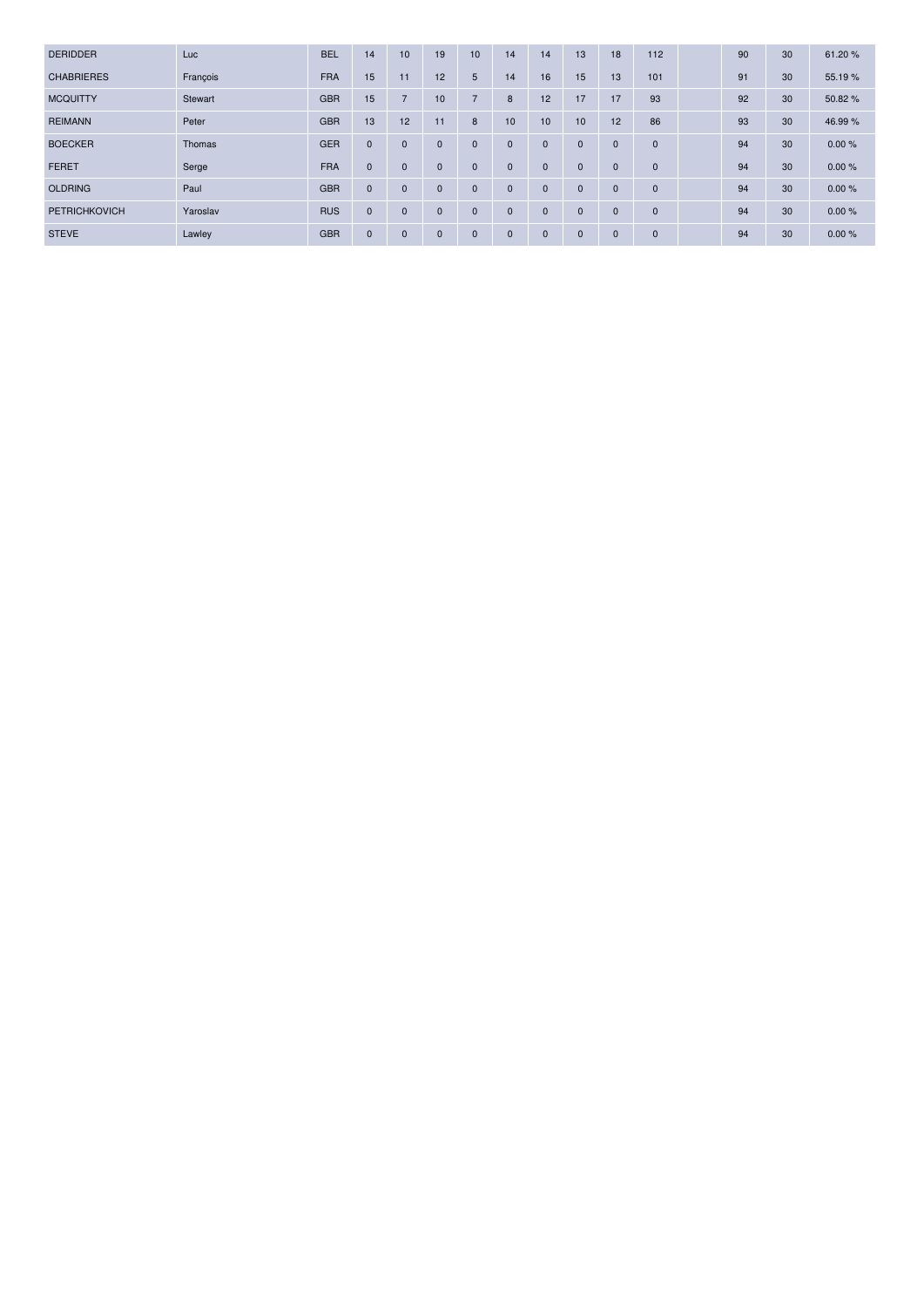Vom 29/05/2014 bis zum 01/06/2014 - Limassol Zypern

#### Individual shooter Catégorie : Super veteran

| Nom               | prénom          | Nat.       | A1 | <b>B1</b> | C <sub>1</sub> | D <sub>1</sub> | A2 | <b>B2</b> | C <sub>2</sub> | D <sub>2</sub> | <b>Total</b> | S-off | Place                     | <b>FFWR</b> | <b>Beretta Cups</b> |
|-------------------|-----------------|------------|----|-----------|----------------|----------------|----|-----------|----------------|----------------|--------------|-------|---------------------------|-------------|---------------------|
| <b>RIST</b>       | Ken             | <b>GBR</b> | 20 | 20        | 20             | 19             | 21 | 24        | 23             | 18             | 165          |       | $\mathbf{1}$              | 200         | 100.00 %            |
| <b>HOWE</b>       | Paddy           | <b>GBR</b> | 23 | 19        | 23             | 16             | 20 | 21        | 21             | 21             | 164          |       | $\sqrt{2}$                | 160         | 99.39 %             |
| <b>BIDWELL</b>    | John            | <b>GBR</b> | 20 | 20        | 21             | 17             | 20 | 24        | 19             | 20             | 161          |       | $\ensuremath{\mathsf{3}}$ | 120         | 97.58%              |
| <b>REYNA</b>      | Alain           | SUI        | 21 | 19        | 21             | 18             | 21 | 22        | 19             | 19             | 160          |       | 4                         | 115         | 96.97%              |
| <b>MILAN</b>      | Jean-Pierre     | <b>FRA</b> | 20 | 21        | 21             | 15             | 20 | 22        | 21             | 19             | 159          |       | $\sqrt{5}$                | 110         | 96.36%              |
| <b>STANTON</b>    | Trevor          | <b>GBR</b> | 21 | 18        | 19             | 21             | 20 | 20        | 19             | 18             | 156          |       | 6                         | 105         | 94.55 %             |
| <b>GIBELLINI</b>  | Enzo            | <b>ITA</b> | 17 | 19        | 23             | 17             | 20 | 19        | 19             | 21             | 155          |       | $\overline{7}$            | 100         | 93.94 %             |
| LE GOFF           | Yann            | <b>FRA</b> | 19 | 19        | 22             | 18             | 16 | 21        | 21             | 19             | 155          |       | $\overline{7}$            | 100         | 93.94 %             |
| <b>HALLWOOD</b>   | lan             | <b>GBR</b> | 21 | 18        | 21             | 15             | 25 | 18        | 18             | 18             | 154          |       | 9                         | 90          | 93.33 %             |
| <b>KONSHIN</b>    | Valeriy         | <b>RUS</b> | 21 | 20        | 20             | 17             | 21 | 17        | 21             | 17             | 154          |       | $\boldsymbol{9}$          | 90          | 93.33 %             |
| <b>TRAUSSNIGG</b> | Hermann         | <b>AUT</b> | 16 | 23        | 18             | 16             | 20 | 20        | 20             | 19             | 152          |       | 11                        | 82          | 92.12%              |
| <b>WOODLEY</b>    | Steven          | <b>GBR</b> | 17 | 20        | 22             | 16             | 16 | 20        | 21             | 19             | 151          |       | 12                        | 79          | 91.52%              |
| <b>ROVETTA</b>    | Ottorino        | <b>ITA</b> | 17 | 20        | 17             | 17             | 19 | 20        | 22             | 19             | 151          |       | 12                        | 79          | 91.52%              |
| COY               | Alan            | <b>GBR</b> | 20 | 16        | 21             | 13             | 18 | 23        | 20             | 19             | 150          |       | 14                        | 73          | 90.91 %             |
| <b>BLAND</b>      | Jeremy          | <b>GBR</b> | 21 | 15        | 20             | 18             | 16 | 21        | 18             | 21             | 150          |       | 14                        | 73          | 90.91 %             |
| <b>PETITTA</b>    | Antoine         | <b>FRA</b> | 17 | 21        | 20             | 16             | 20 | 20        | 18             | 18             | 150          |       | 14                        | 73          | 90.91 %             |
| <b>DYSON</b>      | Johannes        | <b>GBR</b> | 20 | 22        | 19             | 12             | 15 | 21        | 22             | 18             | 149          |       | 17                        | 64          | 90.30%              |
| <b>VIALFONT</b>   | Philippe        | <b>FRA</b> | 21 | 20        | 20             | 18             | 16 | 18        | 15             | 20             | 148          |       | 18                        | 61          | 89.70%              |
| <b>MARTIN</b>     | Derek           | <b>SWE</b> | 20 | 15        | 20             | 13             | 16 | 23        | 21             | 19             | 147          |       | 19                        | 58          | 89.09%              |
| <b>LORDOS</b>     | Demetris        | <b>CYP</b> | 17 | 18        | 16             | 17             | 20 | 20        | 20             | 19             | 147          |       | 19                        | 58          | 89.09%              |
| <b>WATSON</b>     | Dennis          | <b>GBR</b> | 15 | 22        | 19             | 12             | 17 | 20        | 19             | 21             | 145          |       | 21                        | 52          | 87.88%              |
| <b>ASHER</b>      | David           | <b>GBR</b> | 16 | 20        | 18             | 15             | 17 | 21        | 21             | 17             | 145          |       | 21                        | 52          | 87.88%              |
| <b>FALLS</b>      | William         | <b>USA</b> | 19 | 20        | 19             | 15             | 16 | 16        | 20             | 19             | 144          |       | 23                        | 46          | 87.27 %             |
| <b>FODEN</b>      | Colin           | <b>GBR</b> | 20 | 19        | 17             | 18             | 15 | 21        | 20             | 14             | 144          |       | 23                        | 46          | 87.27%              |
| <b>PEARSE</b>     | Alan            | <b>GBR</b> | 17 | 21        | 17             | 15             | 18 | 18        | 21             | 16             | 143          |       | 25                        | 40          | 86.67%              |
| <b>WATSON</b>     | Paul            | <b>GBR</b> | 19 | 18        | 19             | 15             | 19 | 20        | 19             | 13             | 142          |       | 26                        | 30          | 86.06%              |
| <b>MORELLI</b>    | Ferruccio       | <b>ITA</b> | 17 | 16        | 24             | 10             | 18 | 17        | 20             | 20             | 142          |       | 26                        | 30          | 86.06%              |
| <b>TIMVIOS</b>    | Maik            | <b>CYP</b> | 19 | 21        | 19             | 13             | 16 | 21        | 14             | 17             | 140          |       | 28                        | 30          | 84.85%              |
| <b>WENGER</b>     | Jean            | <b>SUI</b> | 17 | 17        | 15             | 17             | 19 | 19        | 16             | 17             | 137          |       | 29                        | 30          | 83.03 %             |
| <b>RODEN</b>      | Paul            | <b>GBR</b> | 20 | 19        | 15             | 11             | 14 | 21        | 15             | 19             | 134          |       | 30                        | 30          | 81.21%              |
| <b>PALINKAS</b>   | Jean Francois   | <b>FRA</b> | 18 | 17        | 22             | $\bf8$         | 18 | 18        | 16             | 16             | 133          |       | 31                        | 30          | 80.61%              |
| <b>MCALEVEY</b>   | James           | <b>GBR</b> | 17 | 15        | 19             | 12             | 17 | 16        | 19             | 18             | 133          |       | 31                        | 30          | 80.61%              |
| <b>PETRIDES</b>   | Nikos           | <b>CYP</b> | 21 | 16        | 14             | $\bf8$         | 20 | 20        | 18             | 15             | 132          |       | 33                        | 30          | 80.00%              |
| <b>KARDANAS</b>   | <b>Demetris</b> | <b>CYP</b> | 17 | 14        | 16             | 10             | 13 | 19        | 22             | 19             | 130          |       | 34                        | 30          | 78.79%              |
| LAINE             | Pertti          | <b>FIN</b> | 15 | 16        | 19             | 11             | 19 | 16        | 17             | 17             | 130          |       | 34                        | 30          | 78.79%              |
| <b>BROWN</b>      | David Robert    | <b>GBR</b> | 16 | 14        | 20             | 14             | 14 | 19        | 14             | 16             | 127          |       | 36                        | 30          | 76.97%              |
| <b>RAZZOKY</b>    | Nail            | <b>GBR</b> | 12 | 16        | 16             | 13             | 14 | 20        | 16             | 20             | 127          |       | 36                        | 30          | 76.97%              |